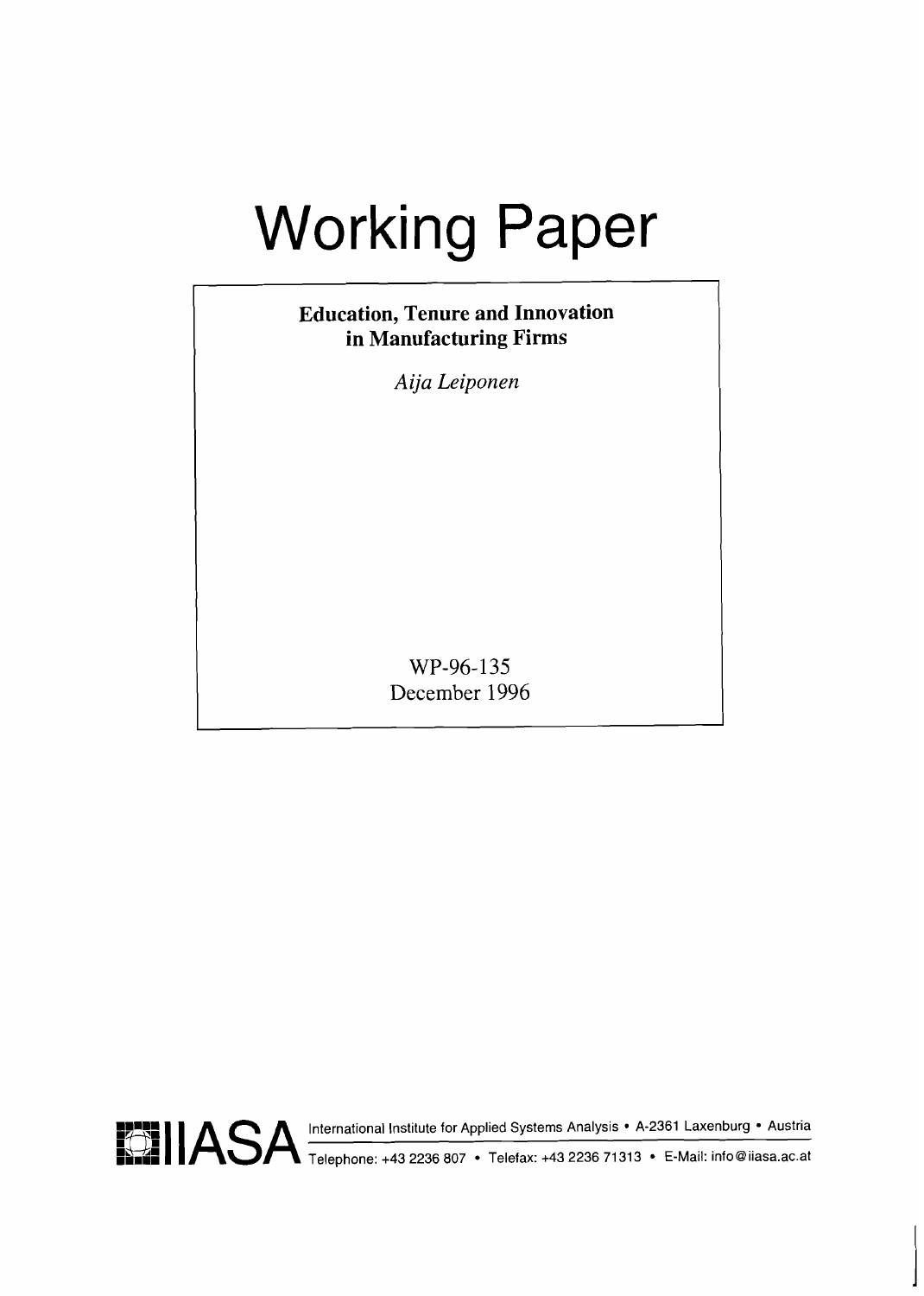## **Education, Tenure and Innovation in Manufacturing Firms**

*Aija Leiponen* 

WP-96-135 December 1996

Working Papers are interim reports on work of the International Institute for Applied Systems Analysis and have received only limited review. Views or opinions expressed herein do not necessarily represent those of the Institute or of its National Member Organizations.

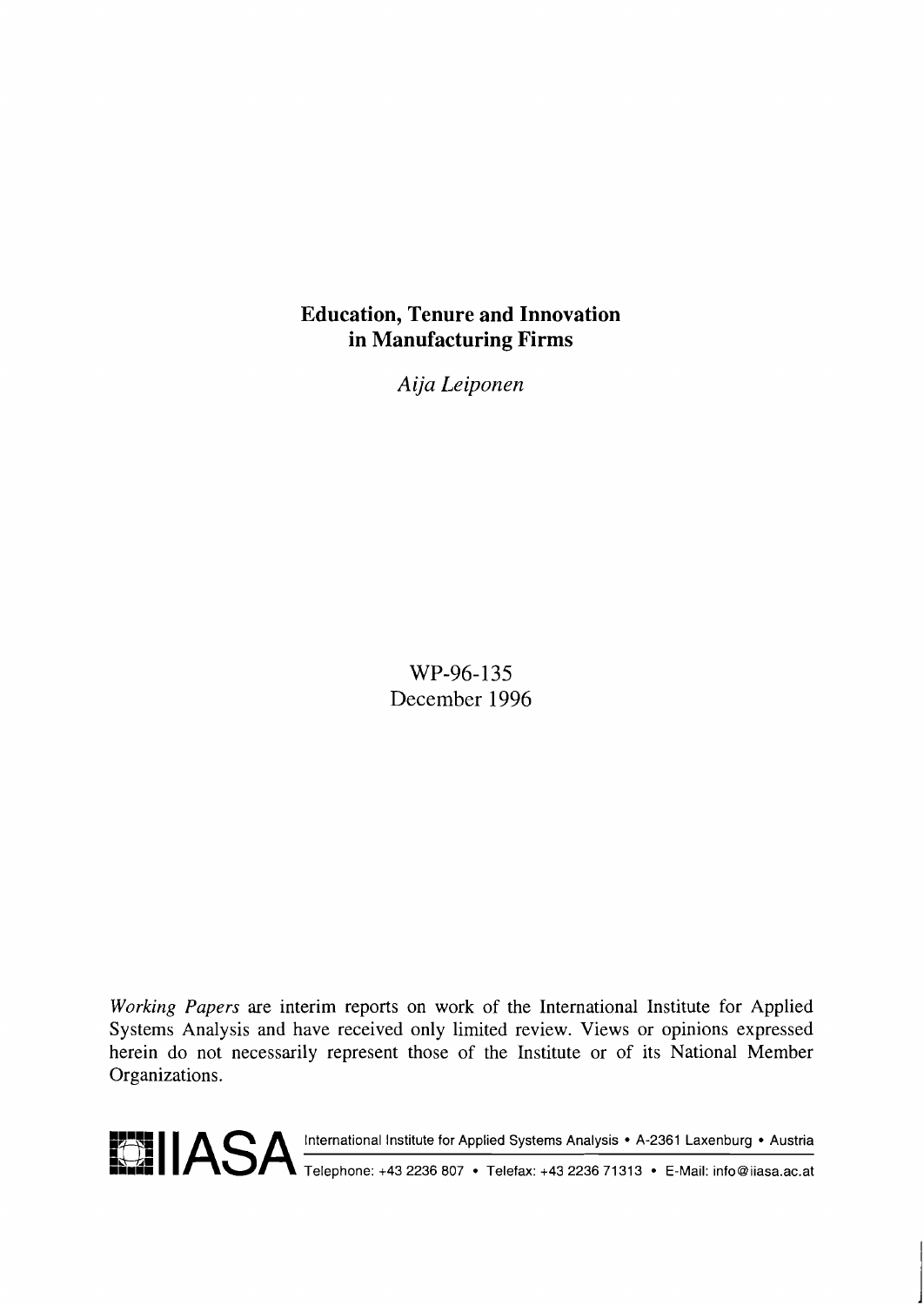## **Abstract**

This study describes the stock of education and firm-specific work experience in a sample of Finnish manufacturing firms. The focus is in particular on the interaction of these competence measures with innovation. Generally speaking the levels of education are rising. Especially, the share of employees with a technical or natural scientific degree is increasing, together with the number of post-graduate degree employees. However, the sectoral differences are considerable. Industries of rapid technological change are very intensive in general and higher technical competences. In capital intensive industries, instead, the average tenure is clearly longer and the level of education lower.

The differences between innovating and non-innovating firms are examined, as well. Innovating firms have a more educated labor force, and they are more profitable than non-innovators. The better economic performance may result from the flexibility of innovating firms. For instance, they recovered clearly more rapidly from the economic slump of the turn of the decade 1980-90.

Product and process innovating firms are characterized also with principal components. The results lend support to the hypothesis that the size of the the firm affects the composition of R&D. It is observed that non-innovators are small and stagnating firms. Product innovators are slightly bigger, rather labor intensive, and endowed with high and increasing levels of general and technical competences. Comprehensive innovators, i.e. firms carrying out both product and process innovation remind in many respects product innovators, but are bigger, and have started to decrease their labor intensity. Finally, process innovators are the largest firms on average. Their labor intensity is significantly lower, and they rely more on research competences than general or technical skills.

**Key words:** education, innovation, profitability, life cycle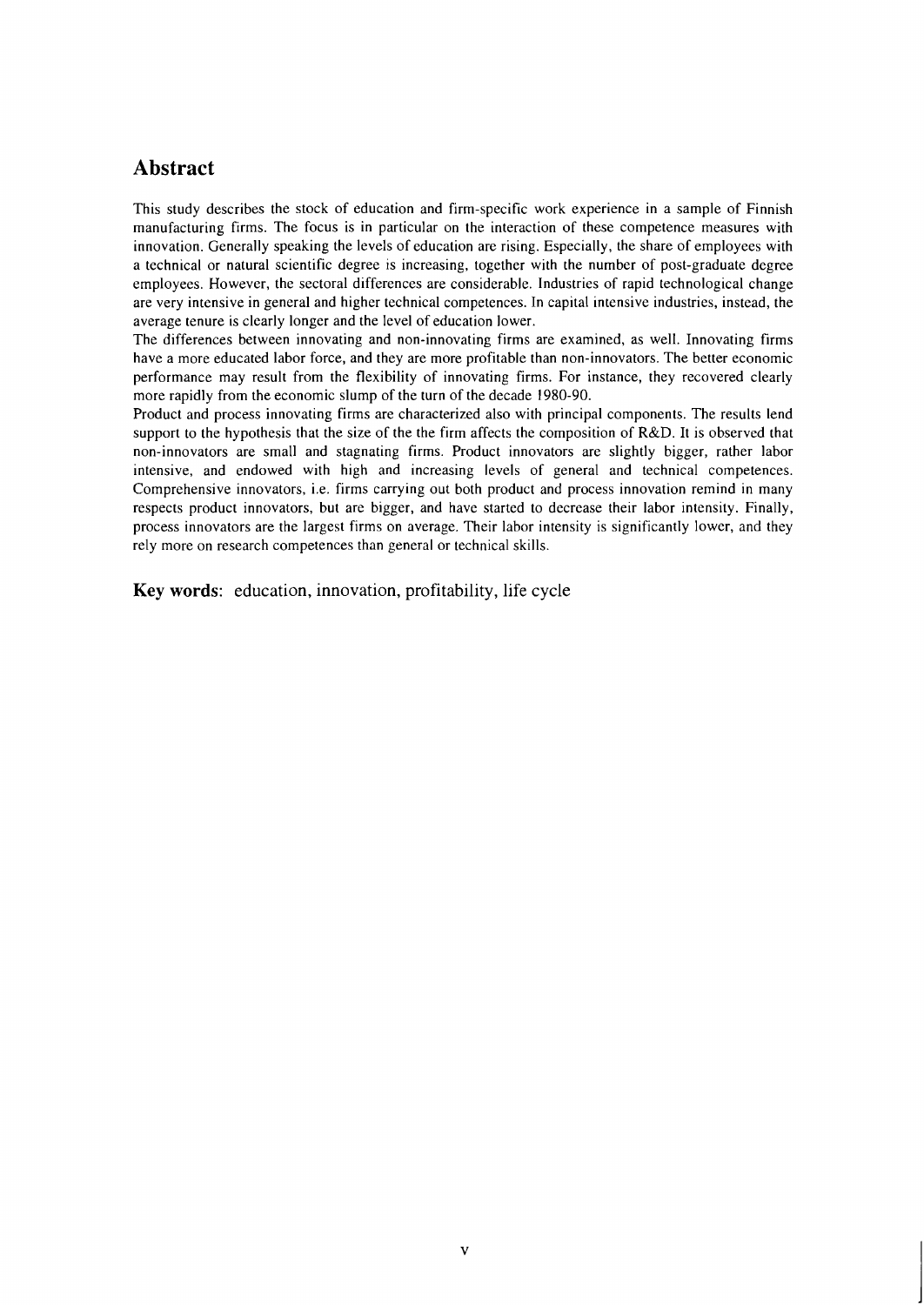## **Table of Contents**

| Abstract                                                          | v            |
|-------------------------------------------------------------------|--------------|
| <b>Table of Contents</b>                                          | vi           |
| 1 Introduction                                                    | $\mathbf{1}$ |
| 2 A Brief Review of the Literature on Human Embodied Knowledge    | 2            |
| 2.1 Human Capital                                                 | 2            |
| 2.2 Accumulation of Competences                                   | 3            |
| 2.3 Technological Change and the Demand for Competences           | 4            |
| 3 The Data on Education and Tenure in Finnish Manufacturing Firms | 5            |
| 3.1 Sources of Data                                               | 6            |
| 3.2 Overview of the Trends in the Demand for Education            | 6            |
| 4 Educational Competences and Tenure by Industry                  | 10           |
| 5 Innovators vs. Non-innovators                                   | 15           |
| 5.1 Economic Position, Education, Wages and Tenure                | 15           |
| 5.2 Economic Performance of Innovating Firms                      | 17           |
| 5.3 Principal Components of Innovating Firms                      | 21           |
| <b>6 Conclusions</b>                                              | 24           |
| <b>References</b>                                                 | 26           |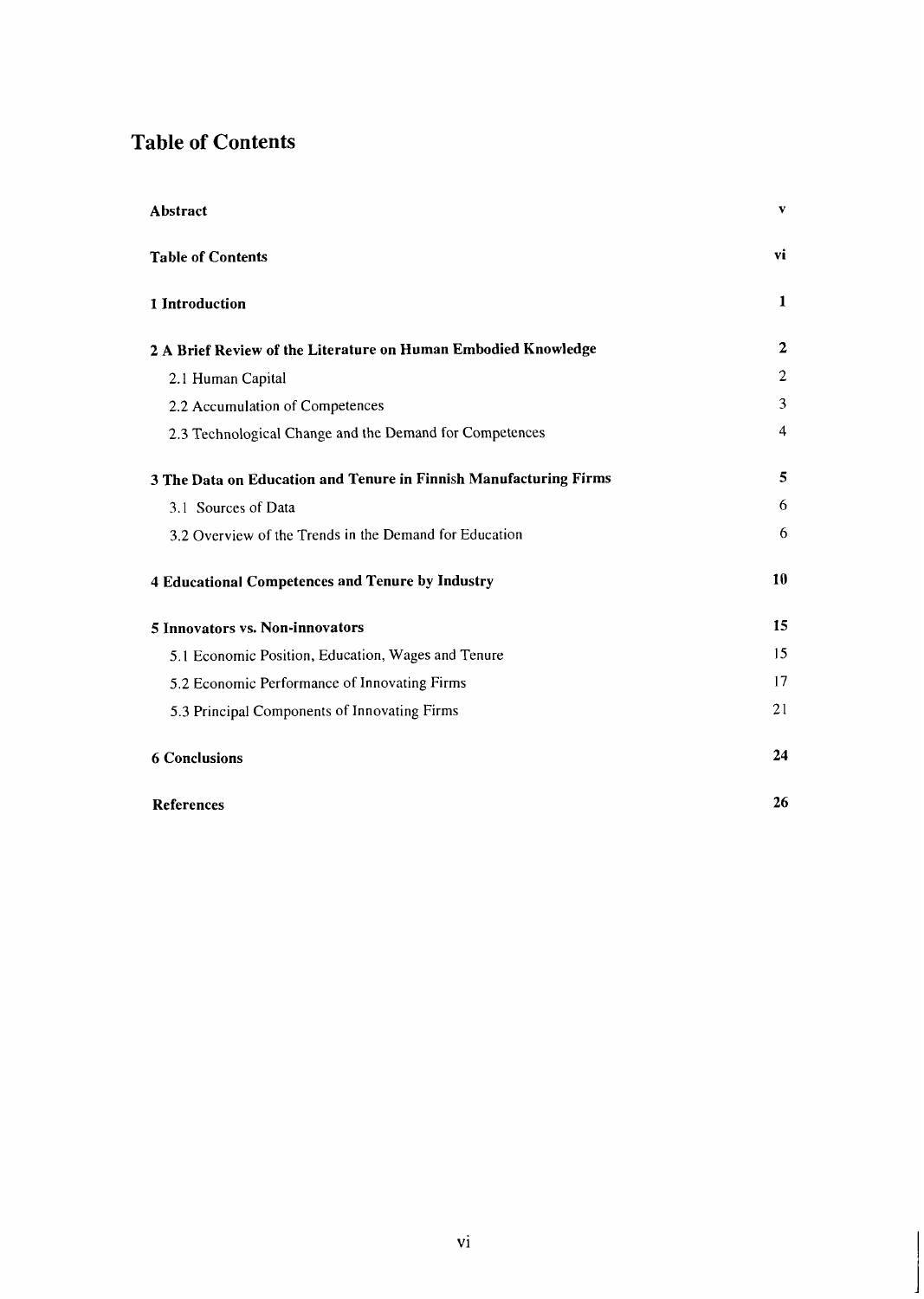## **List of tables and figures**

| Figure 3.1 Trends in the general educational stock $(N=209)$                  | 8  |
|-------------------------------------------------------------------------------|----|
| Figure 3.2 Broad fields of education                                          | 8  |
| Figure 3.3 Employees with a higher education degree                           | 9  |
| Figure 3.4 Average tenure                                                     | 10 |
| Figure 4.1 Human capital index in R&D intensive industries                    | 11 |
| Figure 4.2 HC-index in capital intensive industries                           | 11 |
| Figure 4.3 HC-index in other industries                                       | 12 |
| Figure 4.4 Higher technical/scientific skills in R&D intensive industries     | 12 |
| Figure 4.5 Higher technical/scientific skills in capital intensive industries | 13 |
| Figure 4.6 Higher technical/scientific skills in other industries             | 13 |
| Figure 4.7 Average tenure in capital intensive industries                     | 14 |
| Figure 4.8 Average tenure in R&D-intensive industries                         | 14 |
| Figure 4.9 Average tenure in other industries                                 | 15 |
| Table 5.1 Innovators vs. non-innovators: economic indicators                  | 16 |
| Table 5.2 Innovators vs. non-innovators: education                            | 17 |
| Figure 5.1 Profitability of innovation: net profit margin                     | 18 |
| Figure 5.2 Profitability of innovation: return on investment                  | 20 |
| Figure 5.3 Growth of innovating firms: sales                                  | 20 |
| Figure 5.4 Growth of innovating firms: market share                           | 21 |
| Table 5.3 Variables                                                           | 22 |
| Table 5.4 Product innovators' principal components $(N=175)$                  | 23 |
| Table 5.5 Process innovators' principal components (N=181)                    | 24 |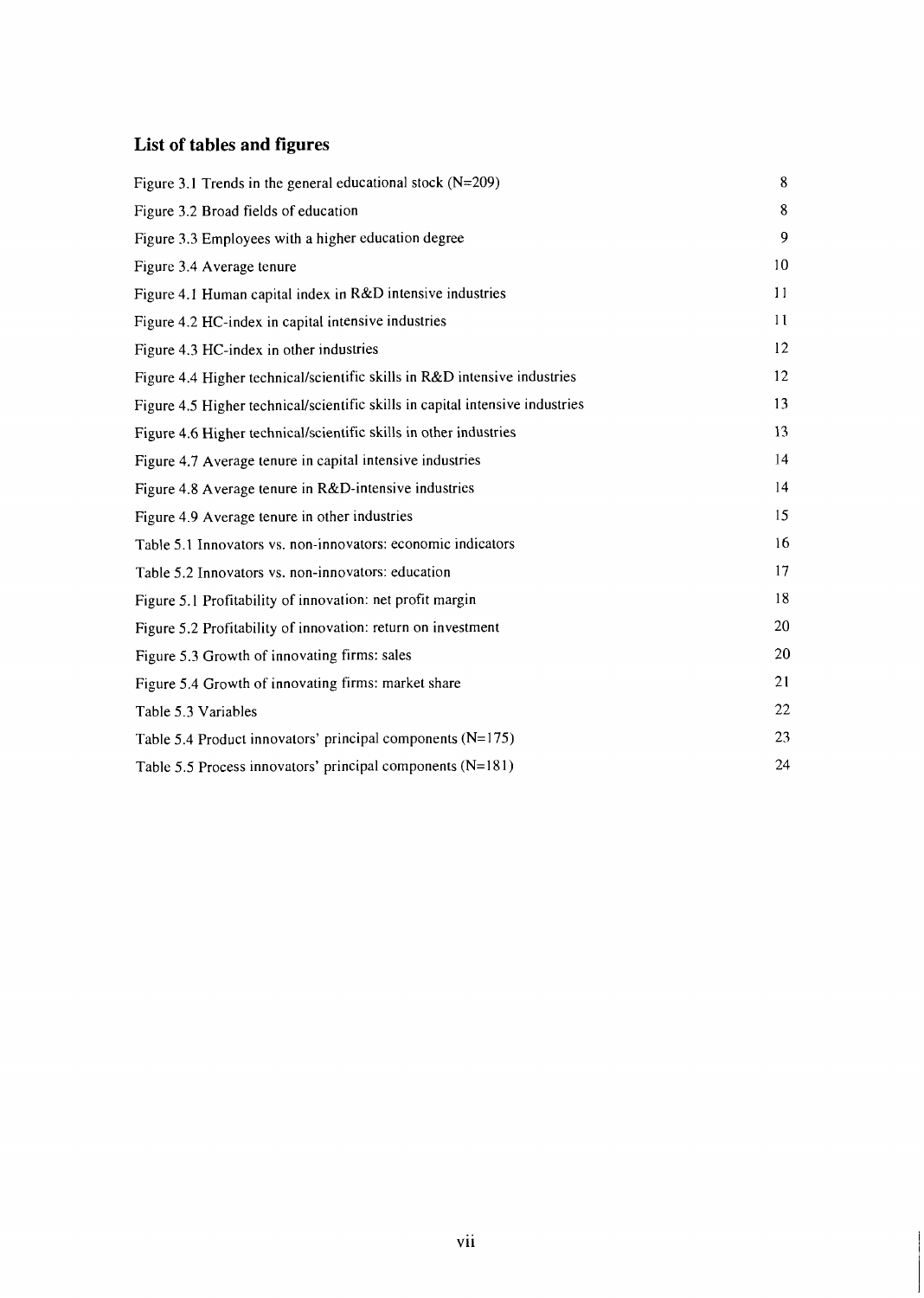## **Education, Tenure and Innovation in Manufacturing Firms**

Aija Leiponen International Institute for Applied Systems Analysis (IIASA) and The Research Institute of the Finnish Economy (ETLA)

## **1 Introduction**

The economic importance of knowledge and competences is often stressed in the economic and political debate, but little concrete research has been done at the firm level. Partially this is due to the immaterial nature of knowledge, its direct measuring and conceptualizing is quite impossible. Also, in view of knowledge embodied in people, the property rights problems have possibly impeded the incorporation into the theories of the firm. As a result, the theories concerning employees in a firm have centered around incentives and contracting. However, I argue that since knowledge is a fundamental ingredient in the evolution of firms, these problems should not prevent the analysis.

Competences and skills, which are partly reflected in educational attainment and work experience, influence the capabilities to learn and innovate. It is not the case that firms' employees are a random draw from the skill distribution supplied in the labor market. Instead, there are persistent skill differentials among firms, even within industries. It is a crucial aspect of the knowledge and technology strategy of the firm to employ people who are able to carry out the planned operations.

Moreover, despite the fact that specific skills and knowledge are prerequisite for using advanced technologies and carrying out complex procedures, in the longer run this is not the most important effect of competent employees. Instead, in an evolving environment the abilities to adjust, learn and innovate ar far more crucial. These *dynamic competences* (cf. Dosi and Marengo 1994) enable the firm to create and adopt new knowledge, and to adapt to changes in demand, competitive conditions and technology. Dynamics driven by learning on the job enable the firm to upgrade the operations and procedures, and, in particular, the technology.

Dynamic competences generate a process of accumulating organizational knowledge. I suggest here that measures like education and work experience correlate with the rates of learning and innovation, and eventually with the rate of accumulation of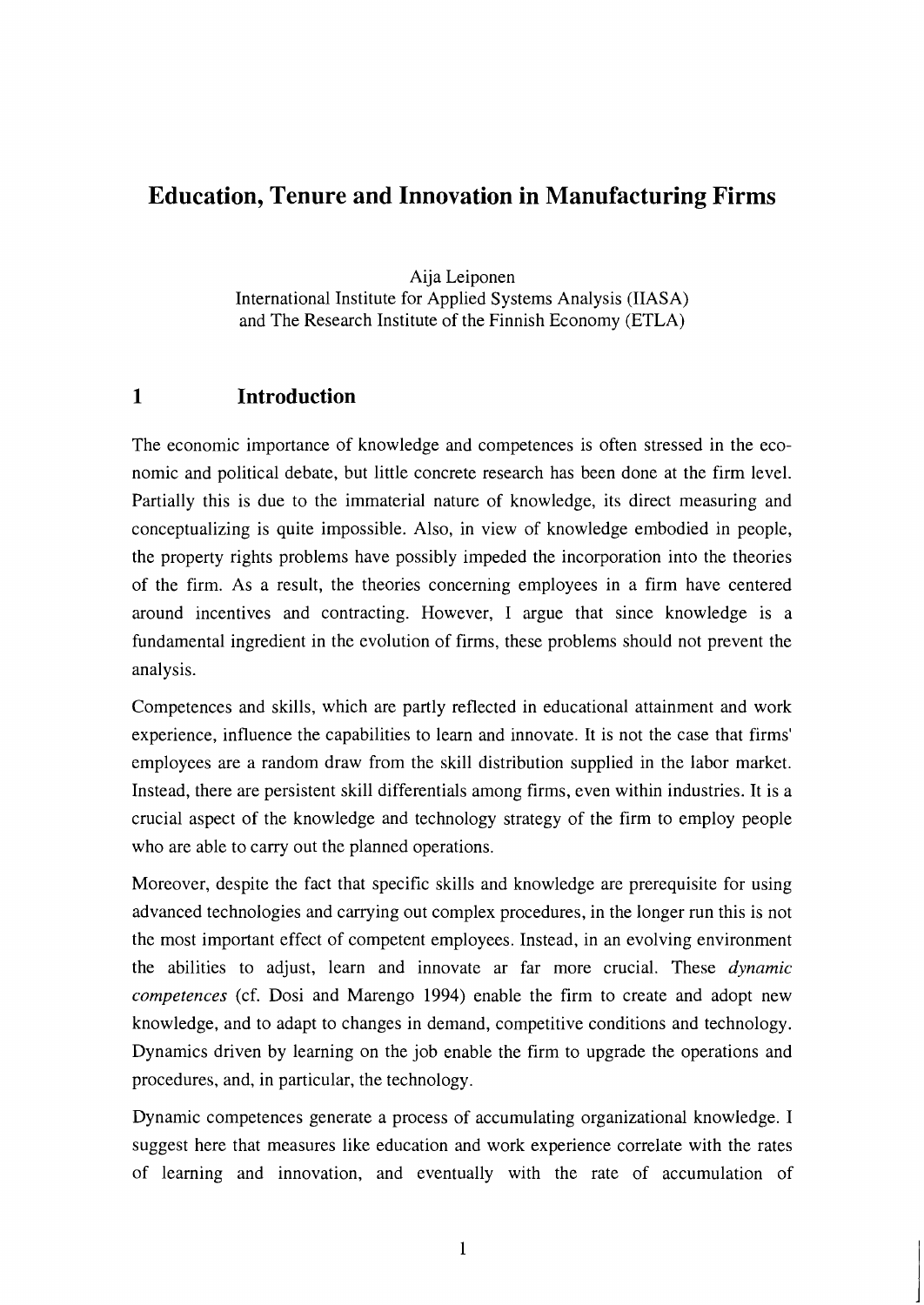organizational knowledge. Therefore it is worth while to study the inter-firm and interindustry differences with respect to these indicators.

The study makes use of a firm-level data set on a sample of Finnish manufacturing companies. The data consist of information on educational fields and levels, average years of tenure in the firm, innovation, and firm and industry control variables. This type of a dataset has not been much utilized at the firm-level.

The paper is organized in the following way. In section 2 I briefly discuss the literature on human capital and competences in relation to technological change. Section 3 characterizes the trends in the levels and fields of education and the average tenure over the period of study, 1987-1993. In section 4 the industry-specific differences in demand for competences are described, and the differences between innovators and noninnovators are examined in section 5. Section 6 concludes.

## **2 A Brief Review of the Literature on Human Embodied Knowledge**

#### **2.1 Human Capital**

In recent literature on economic growth, human capital and the rate of technological progress have been identified as engines of growth. In industrial economics, technological change has been analyzed extensively as a driving force of long term development. There the role of human capital has been negligible. However, one of the premises of endogenous growth models (e.g. Romer 1990) has been that technical change is a function of the stock of human capital. Hence the next question to ask is: how can we invest in human capital, and what kind of human capital is most important for technological progress?

On the empirical side, one of the outcomes of macroeconomic growth studies has been that the level of education is positively associated with growth (e.g. Benhabib and Spiegel 1994). Similar results were obtained in a study of enterprise growth using firm level data (Leiponen 1995). Despite some obvious econometric problems of this type of regression analyses (e.g. endogeneity), the upshot is that countries and firms that have a more educated workforce tend to grow faster.

The theoretical framework behind growth studies implies that the more human capital investment the faster the growth. However, the relationship cannot be that simple in reality. Therefore it is of vital importance to consider what kind of human capital is economically relevant in which activities and why, and finally, how to accumulate it.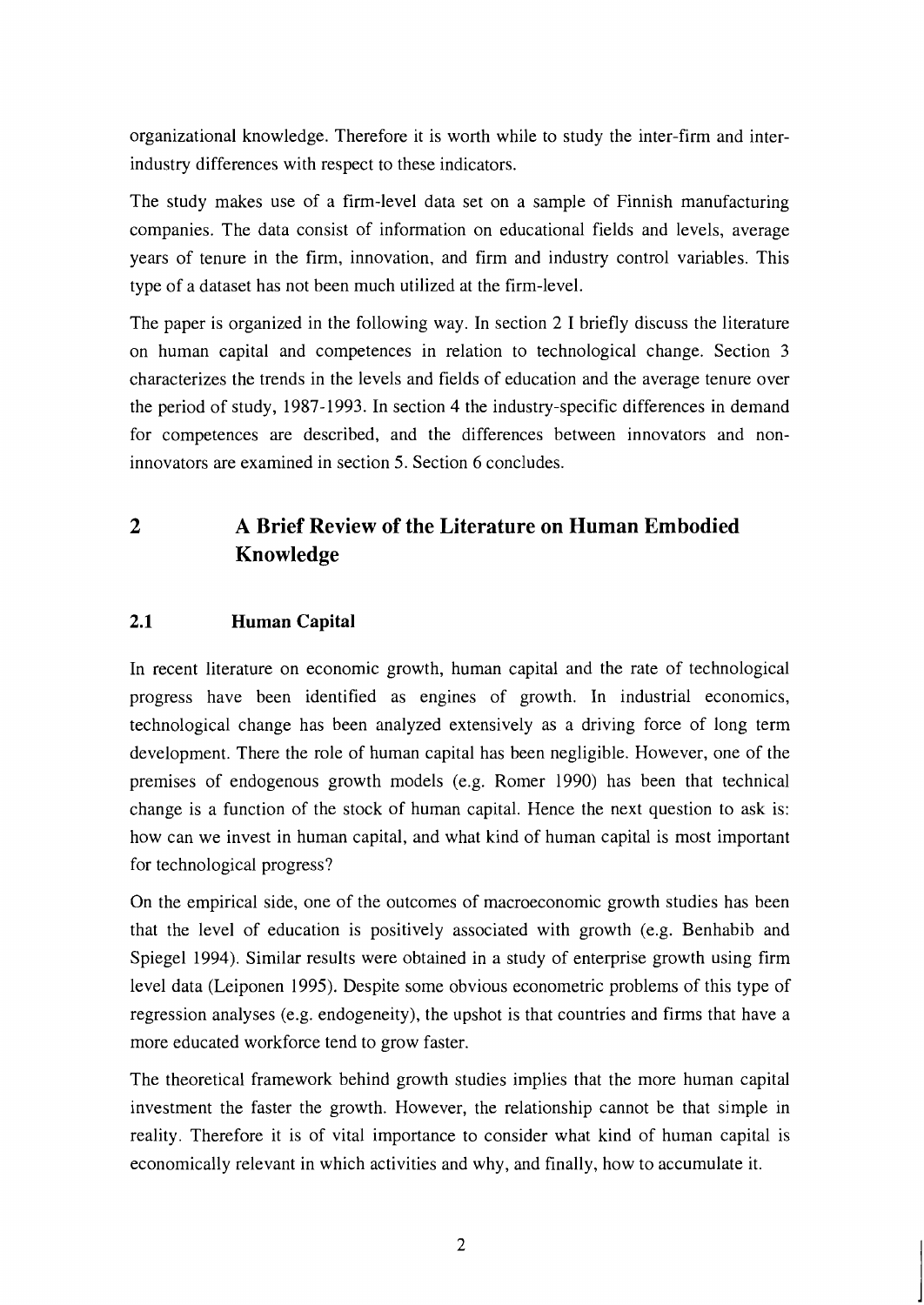Human capital, most often proxied by educational level, does not seem to behave like physical factors of production. This can be discerned in that the *level* of education, not necessarily the *growth rate* appears to influence economic growth (Benhabib and Spiegel 1994, Barro 1991). There seem to be considerable scale effects and lags involved. These may result at least partly from the anomalies inherent with knowledge. The use and accumulation of knowledge are necessarily social activities as the individuals influence firm performance through the functioning of the organization. The lags in the effects of human capital may be due to the fact that organizational learning and evolution happen rather slowly.

Another possible source of knowledge anomalies are the complementarities and interactions on the one hand between different types of competences in a team, and on the other, between competences, physical capital and technology. For instance, if technological progress induces learning by doing in production, then the dynamically more competent employees learn faster, and as a result adopt more rapidly new knowledge, products and technology. In this case the returns to investment are larger in economic organizations with more competent workers. This leads to more investment in physical capital. There is some evidence on this on the macroeconomic level (e.g. Knight et al. 1993).

## **2.2 Accumulation of Competences**

Economic performance of organizations is based on accumulating competences. Part of the accumulation is direct investment in knowledge through hiring people with relevant education and experience, providing on-the-job training, using consulting services and carrying out R&D. Joint R&D and other types of cooperation with other firms can also be regarded a form of knowledge investment.

Investment in in-house R&D and cooperative research is important to keep up with technological change in the market. In addition to the direct results of R&D like new products or improved processes and methods, researchers themselves learn about technologies, and maintain the capabilities to assimilate knowledge from the outside (Cohen and Levinthal 1990). R&D is therefore an important source of learning opportunities.

Knowledge is accumulated also in more inconspicuous ways through learning. While operating the firm learns about technology, competitors and customers, which enables it to improve its procedures. Learning about the firm's own competences and resources is also important, because it helps to make more pertinent decisions (Jovanovic 1982).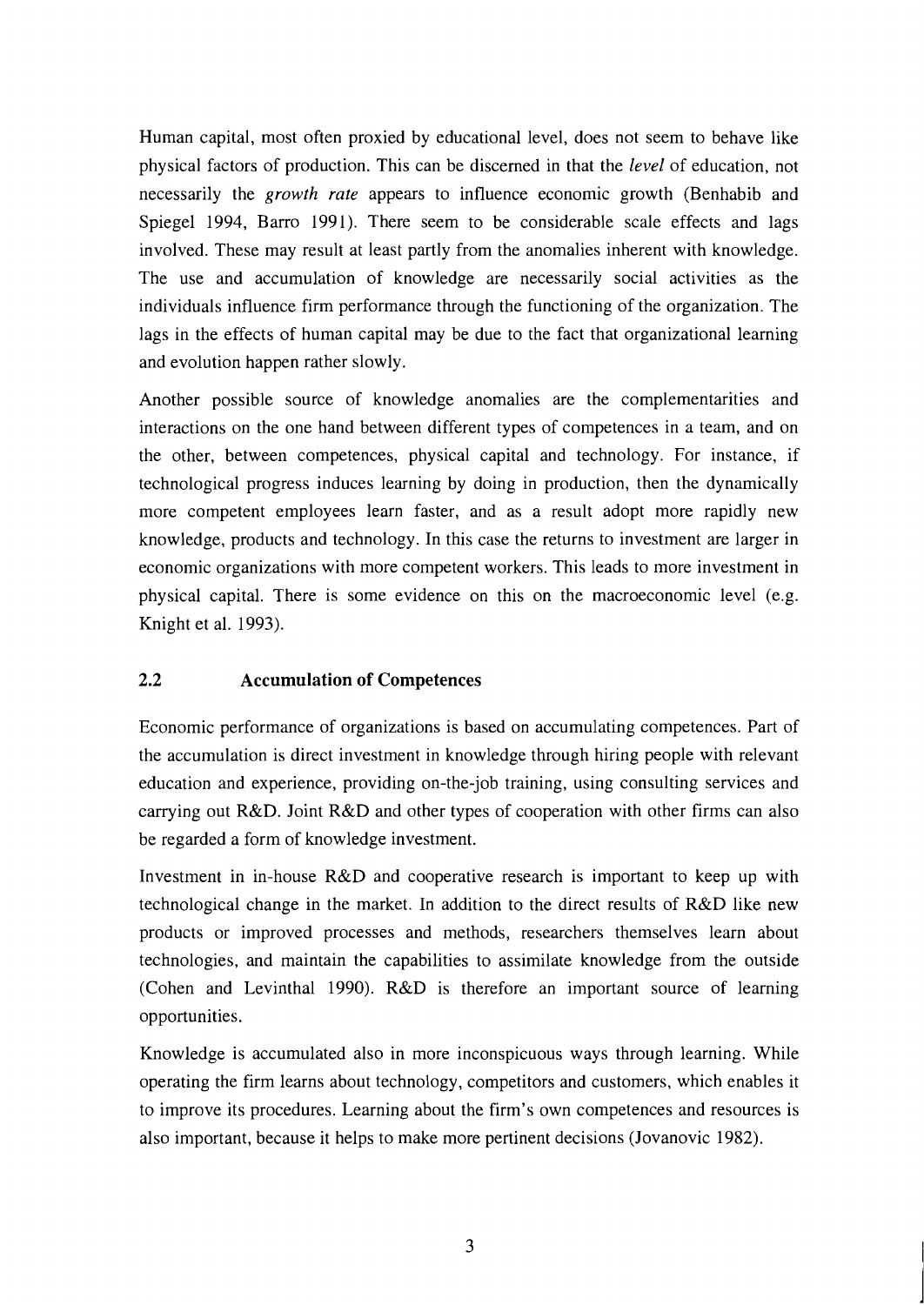Abilities to learn and innovate are indispensable in particular in a rapidly changing environment (cf. Aoki 1986). Technological and economic change require the firm's personnel to be capable of adopting information concerning technology, markets, and perceiving available opportunities, the exploiting of which calls for innovation. Swift reaction and adaptation are essential for survival under rapid change of the environment.

#### **2.3 Technological Change and the Demand for Competences**

It has been argued at least since Schumpeter (1942), that the incentive to do R&D and innovate are the monopoly profits accruing to the developer of a successful novelty, a new product or a process. However, even if the product itself might survive for a long time in the market, monopoly profits are transitory. The production knowledge diffuses usually quite rapidly despite intellectual property rights (e.g. Arrow 1994). The long run competition is therefore about striving for successful R&D. Even being a rapid imitator requires a fair amount of technological knowledge. Hence the most important benefits of R&D are not in the short run profits, but in the whole process of being capable of creating and adopting knowledge, which calls for a considerable competence base.

Innovation can be viewed as a process that transforms the internal capabilities in firms (Geroski et al. 1993). This creates generic differences between innovating and noninnovating firms. Geroski et al. argue, that the effects of innovative capabilities on firm performance are realized in particular through an increased ability to survive in cyclical downturns; innovating firms are less sensitive to business cycle shocks. Capabilities make firms more flexible and adaptive, which enables them to respond to new technological developments, consumer needs and the like.

Technological change and competence accumulation are complementary processes. Young (1993) investigates a process of learning by doing, which is bounded by the state of technology. Without investing in technological change, learning by doing comes to a halt eventually. Bartel and Lichtenberg (1987, 1990) discuss the effects of the age of technology on the demand for learning. New technology provides opportunities for learning, and using technologies often requires the acquisition of new skills. They also maintain that education enhances the learning abilities of the workers. As a consequence, the more rapid the technological change in the firm, the more educated workers are needed.

Learning effects related to each technological **vintage** are explored by Bahk and Gort (1993). Technological vintages proxy technological change embodied in physical capital. Their estimates indicate that firm-specific learning about the characteristics of new machinery and equipment used continues for several years after they have been put in place. In their study, the human capital variable (wages) measures those returns to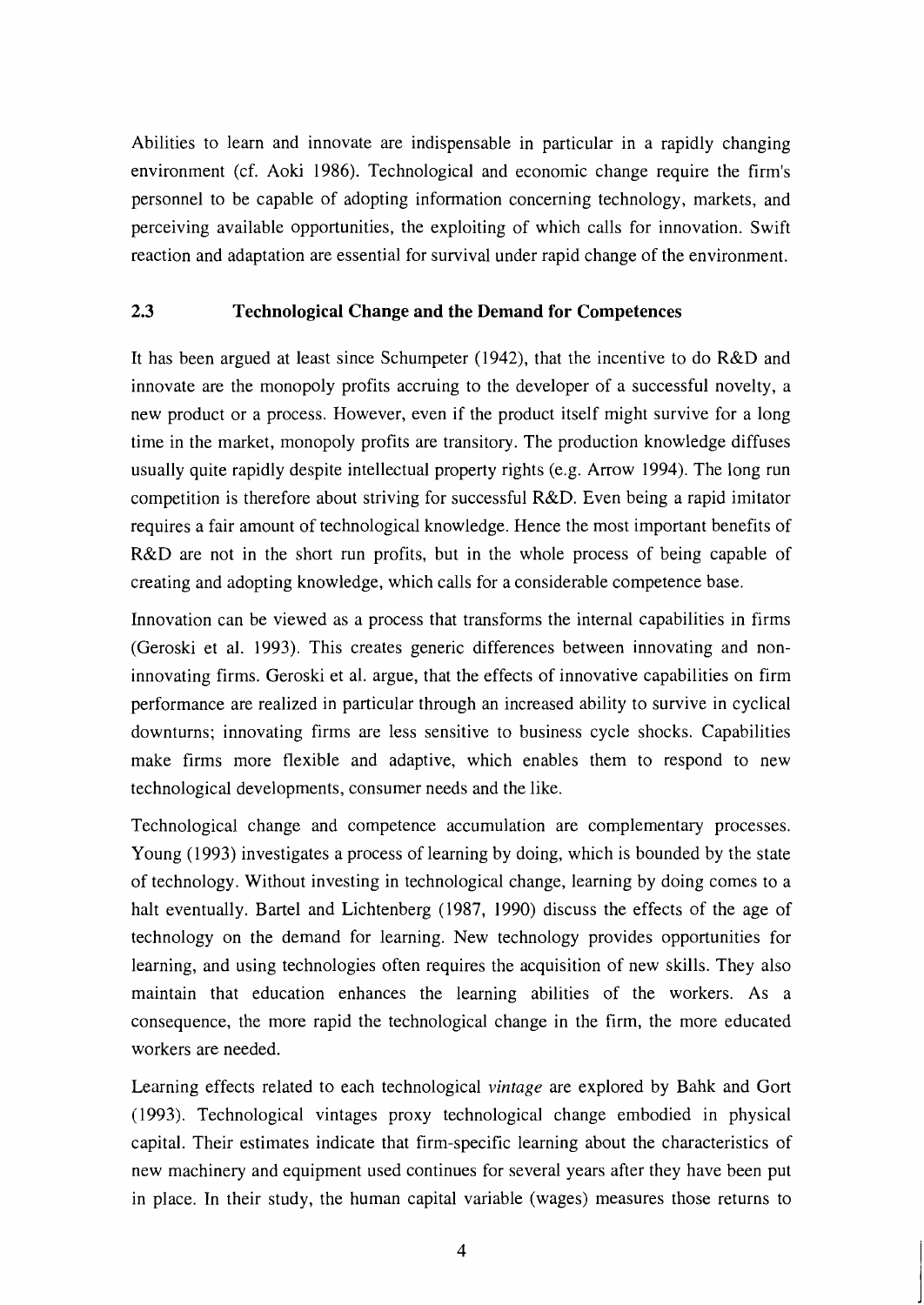learning that are captured by the individual workers themselves and not by the firm. They find that human capital is positively associated with the productivity of firms when the vintage effect is controlled for. This lends support to the conjecture by Bartel and Lichtenberg, that highly educated labor's share in the total cost is a function of the age of technology.

To summarize, various authors have identified important interactions between technological change, competences, and learning. New technologies create demand for new skills and learning. On the other hand, if education enhances learning abilities and provides people with skills, it will influence the rate of accumulation of knowledge, and thus also facilitate innovation in firms. Education represents only a small portion of the knowledge residing in firms, and they are the component that the firm may invest in relatively easily. However, this investment seems to create considerable returns, so it is relevant to incorporate it into the studies of firm performance.

## **3 The Data on Education and Tenure in Finnish Manufacturing Firms**

I turn to investigate the levels of education and accumulated firm-specific experience in Finnish manufacturing firms. Obviously, these are only very limited indicators of the capability base in firms. However, education may be an important factor in learning through which firm-specific competences are accumulated. It expands the set of available learning directions, and it is also an important input in the innovation activities (Senker 1994). Therefore, with the level of education it is possible to characterize to some extent the stock of basic skills and knowledge, which form the basis for further creation of knowledge on the job.

Firm-specific knowledge accumulation is described here by the work-experience in the firm, i.e. average job tenure. Average tenure is expected to be higher in industries with slower pace of change of technology or market environment, whereas in industries and firms under rapid change there have to be new skills and capabilities brought in constantly to meet the needs created by the new environment. However, I conjecture that in any industry or firm, too static a labor force leads to halting learning and waning innovativeness and flexibility. There has to be novelty introduced also in the workforce. Operation of an organization is a social process, and new employees bring in new capabilities, which may encourage the revision of the operating procedures. Instead, too rapid a change leads to a chaotic environment, where routines are not developed and where social interaction and communication is hindered. Some stability of relationships between people is a prerequisite for productive interaction.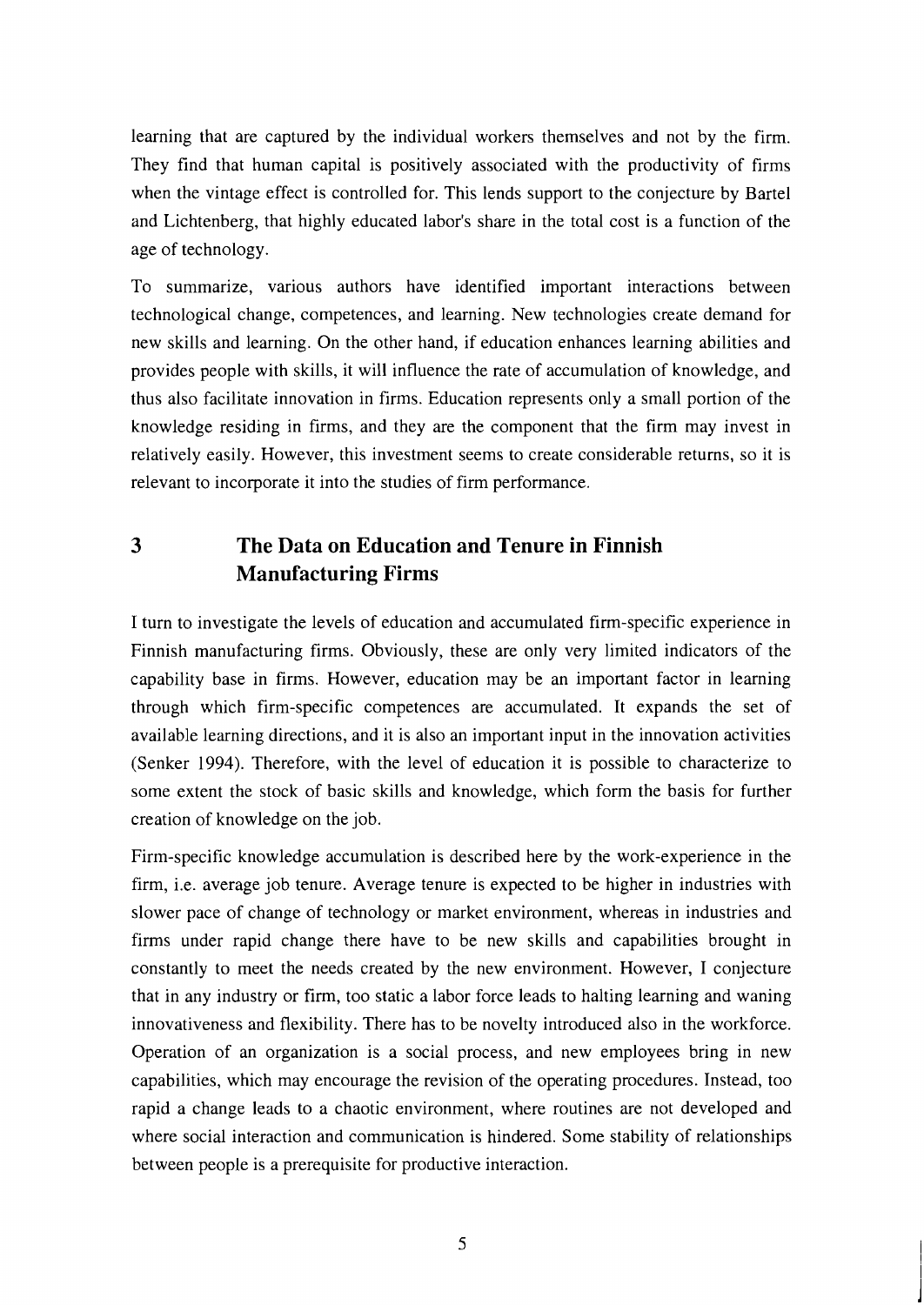#### **3.1 Sources of Data**

A quite unique firm-level database compiled by Statistics Finland' is utilized in the analysis. The educational data describe in detail the formal level attained and the field of education of workers in firms. This is supplemented with some information about occupations and work experience in the current employment, that is, the length of tenure. The innovation data are less detailed, consisting of a survey from the year 1991. The survey provides information about process innovations and product improvements realized between 1989 and 1991, and an estimate of the share of new products in total sales revenue. The data on economic performance are obtained from the firms' financial accounts. They have been deflated with the industrial producer price index. The firms in the sample operate in 15 manufacturing industries. Originally there were about 500 firms in the innovation survey, but due to problems in combining data from different sources and especially the lack of time series on financial information, I ended up with a cross-section of 333 firms and time-series of 209 firms.

The period of analysis was very turbulent, as it coincides with the worst recession in Finland since the 1930s. The data set consists only of firms that survived during the most difficult years, and continued to exist throughout 1985-1993. Firms that had radical changes in size (either expanding or shrinking abruptly) had to be eliminated. This means that firms that were part of mergers or went bankrupt before 1991 are not considered. This might dampen the dynamic features, because only quite smoothly evolving companies are analyzed, but of course the basic underlying dynamics that I wish to grasp should operate in all kinds of firms.

#### **3.2 Overview of the Trends in the Demand for Education**

Let us now examine now the general trends in the data. The overall level of education in the 209 firms of our sample is described by an index, constructed from the shares of employees with degrees of different educational level. These shares are weighted with wage differences<sup>2</sup>. Using wages as weights arises from the assumption prevalent in

<sup>&</sup>lt;sup>1</sup> National statistical office

The HC-index is constructed in the following way:  $H = \frac{(h_2 w_2 + h_3 w_3 + h_4 w_4)}{h_2^2 + h_3^2}$ , where h<sub>i</sub> denotes  $W_1$ 

the share of employees with the level of education i running from  $1 =$  basic education to  $4 =$  postgraduate (doctoral or licenciate) degree, and  $w_i$  denotes the corresponding average wage in the firm. So the index is the sum of the shares of employees with more than basic education, weighted by the wage difference with respect to the basic wage.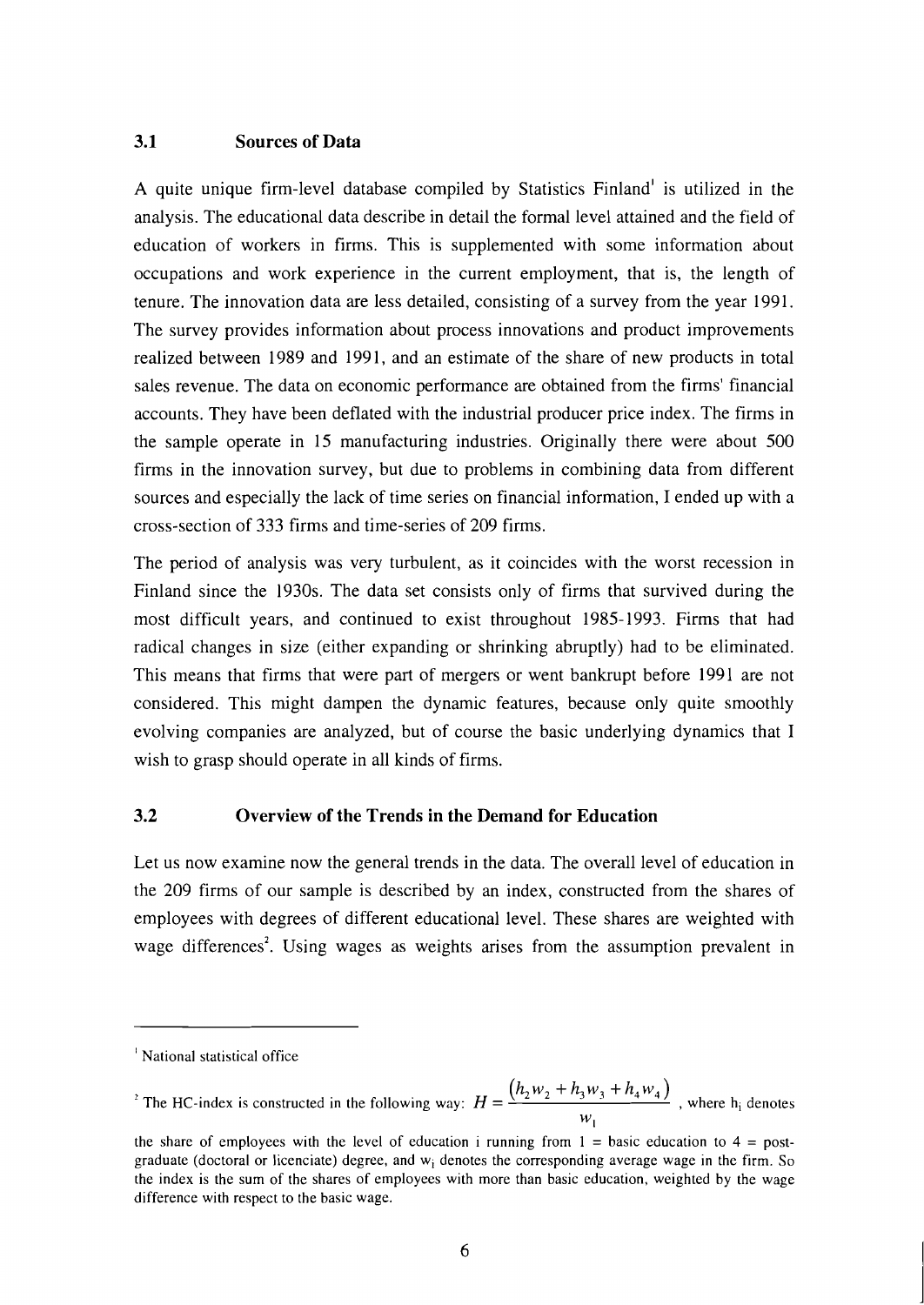human capital theories that marginal productivity of labor is reflected in wage. I use the firm-specific wage levels, which should improve the accuracy of the indicator.

However, the human capital theoretic idea about the wage equaling marginal productivity has been frequently criticized. It is based on the assumption of perfect labor markets, and, more importantly, it does not take into account the dynamic learning effects. Notwithstanding these, I expect the human capital index to be a general indicator of the stock of educational competences, which is needed in comparing the total stocks in different firms.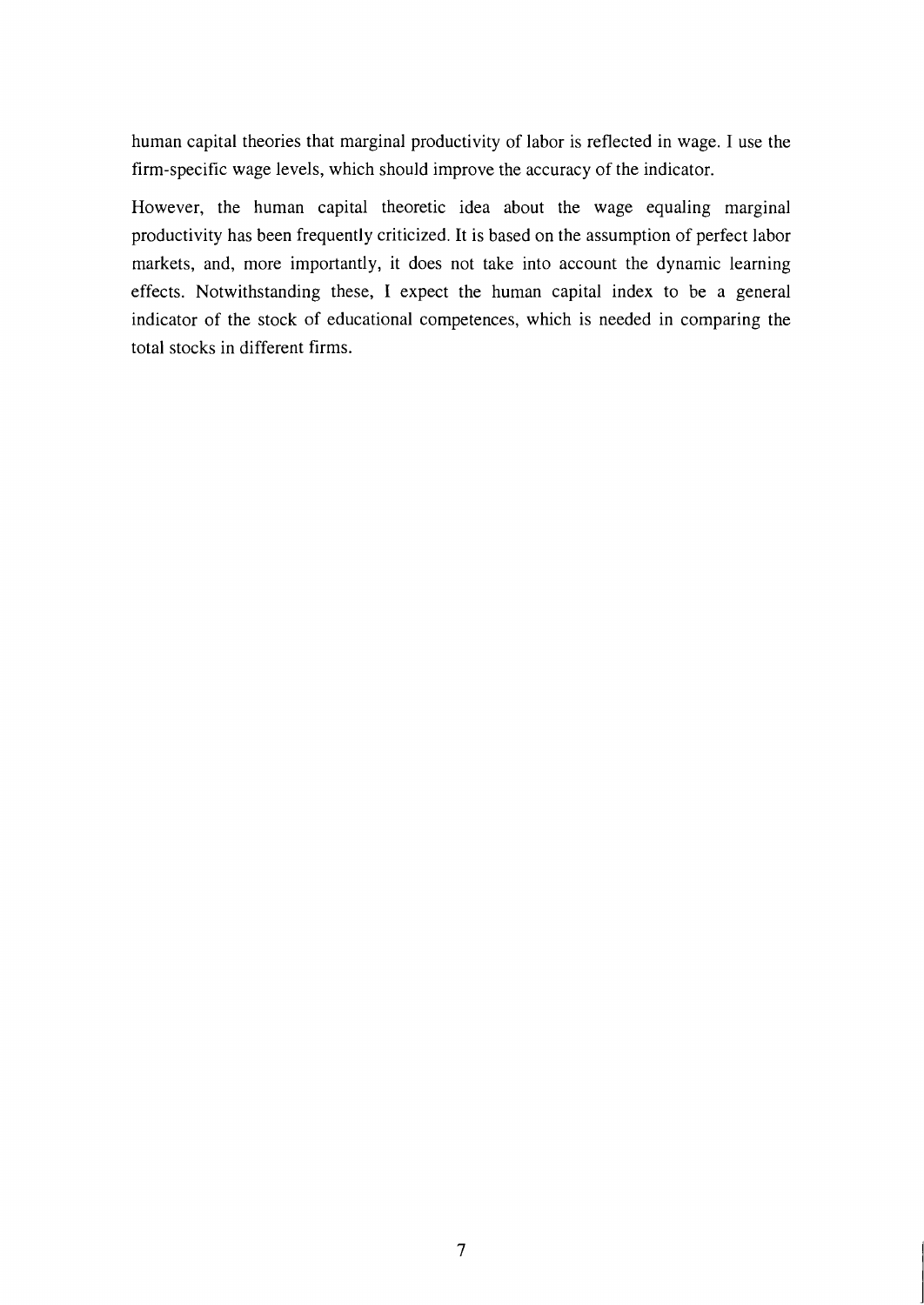

As shown in figure 3.1, the general level of education has continued to rise steadily from 1987 to 1993. There may be two reasons for this rather rapid growth in just six years. On the one hand, in accordance with another study about a sample of Finnish large manufacturing firms (Leiponen 1995), there is a general trend of rising levels of education in Finnish manufacturing industry. On the other hand, in the period of study that coincides with the severe depression in the economy, the firms may have cut down the number of the less educated production workers more rapidly than that of the highly educated white-collar workers.



**Figure** 3.2 **Broad fields of education**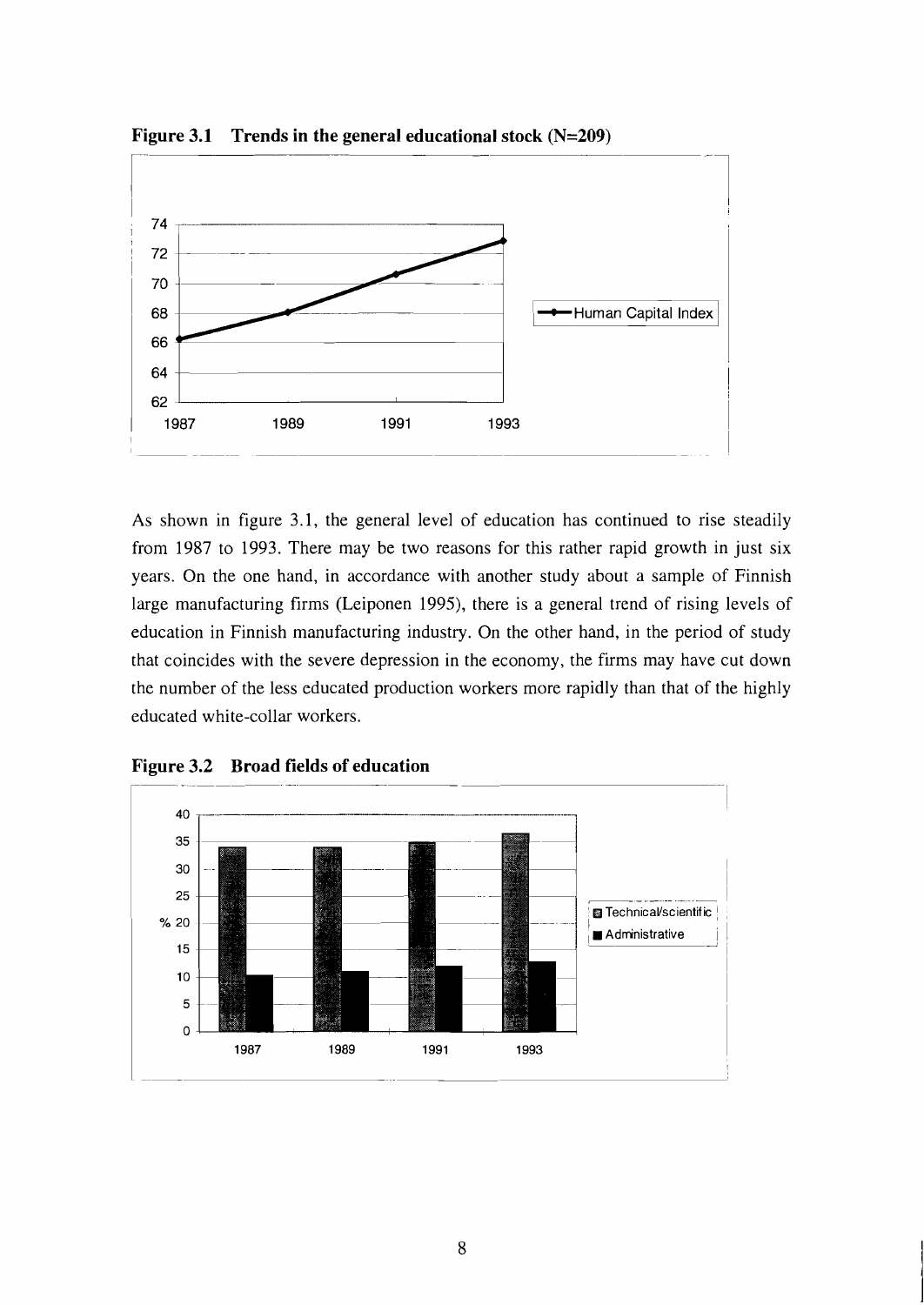The share of employees with a technical or natural scientific degree has continued to rise (figure 3.2), although not as strikingly as in a previous study on large corporations (ibid.). Also the share of employees with an "administrative" degree (in a commercial, social, law or administrative field) has risen modestly.



**Figure 3.3 Employees with a higher education degree** 

In figure 3.3 it is apparent that the share of employees with higher education has grown rapidly, from 6.9% to 9.5%. A considerable part of this change can be attributed to technical and natural scientific fields of education. The share of employees with higher technical or natural scientific degree grew from 3.9% to 5.3%. Finnish manufacturing firms are typically very engineering oriented, and this tendency seems to have further intensified.

The number of employees with a post-graduate degree was rising swiftly as well (in total 63% over the six years). In spite of this, there were in 1993 still only 1.4 postgraduates per firm on average. However, as the number of employees with a postgraduate degree reflects the research skills in the firm to some extent, it shows that the firms on average have not cut down their research activities during the hard times of the turn of the decade, instead they have long-sightedly allocated more resources to these activities.

Average tenure, which measures the firm-specific experience accumulation, has increased between 1987 and 1993. A likely explanation, in addition to the natural experience accumulation in a constant set of firms, is again the general economic environment: possibilities to recruit new employees have been limited in most companies. This can be seen in particular in the steeper rise between 1989 and 1991, coinciding with the most difficult period.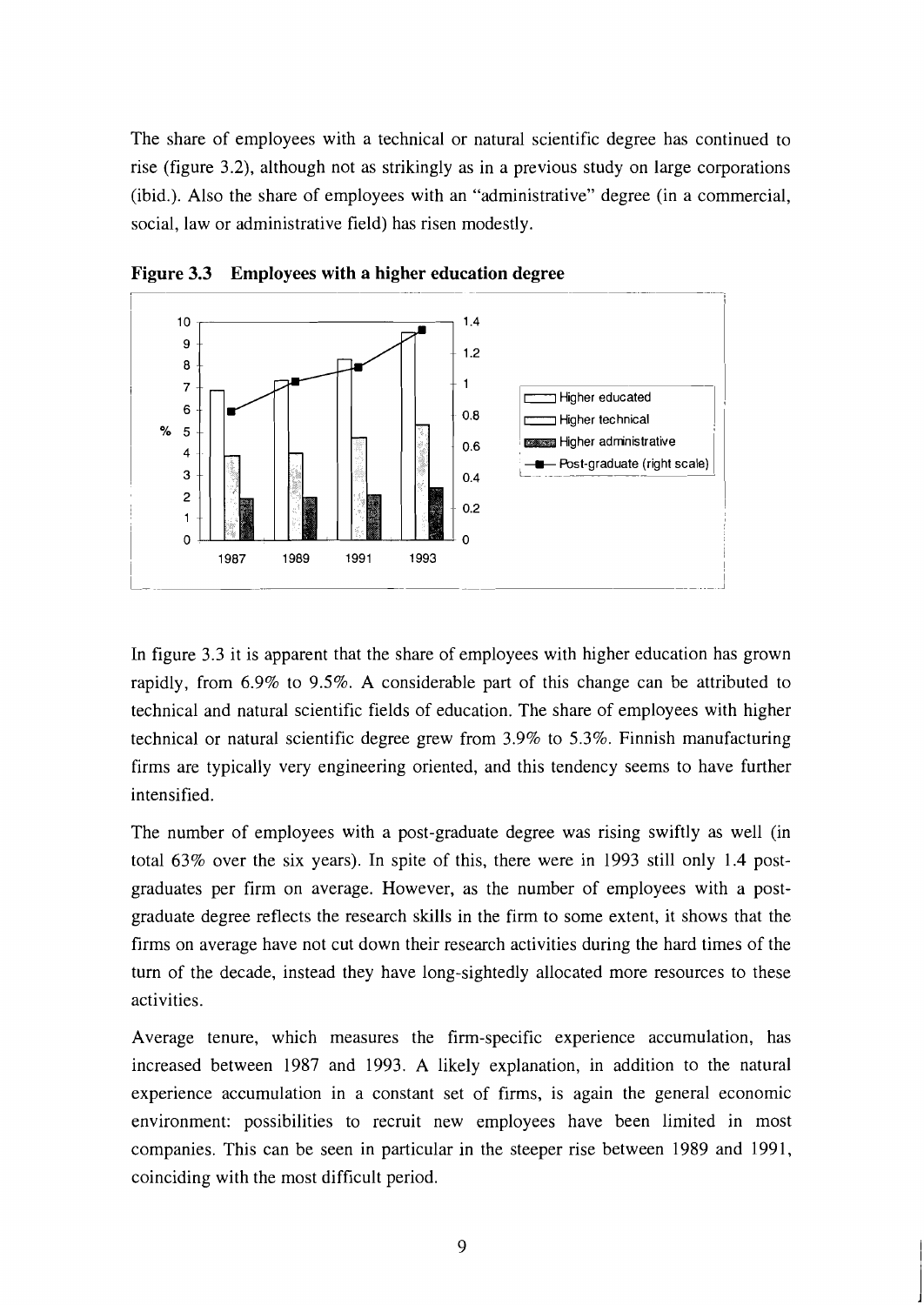**Figure 3.4 Average tenure** 



## **4 Educational Competences and Tenure by Industry**

I now turn to investigate sectoral differences in the patterns of acquiring competences through education and firm-specific work experience. As already discussed in the introduction, I expect industries to differ in terms of demand for education. The rate and nature of changes in the technological and competitive environment determine to a large extent the need for education of different levels and fields. Moreover, the rate of change influences the need for new types of competences and skills, which is reflected in the average years of tenure.

These external factors are common to firms operating in the same industry. In addition, firms have some degrees of freedom in choosing how technology or knowledge intensive activities they intend to carry out. Therefore, there are both industry and firm level factors at work. In this section I will concentrate on the former.

The demand for educated employees is substantially higher in R&D intensive industries. R&D expenditure was more than 3% of the turnover in 1987 in electronics, machine, oil refining and chemical industries. As we observe in figure 4.1, the overall educational level is higher than average in all industries in these sectors. In particular, employees in electronics industry are very highly educated.

The capital intensive industries (defined by the capital/output ratio) have a general level of education close to the average, except base metal industry (figure 4.2). In base metals the level is lower, and it even seems to have declined between 1991 and 1993.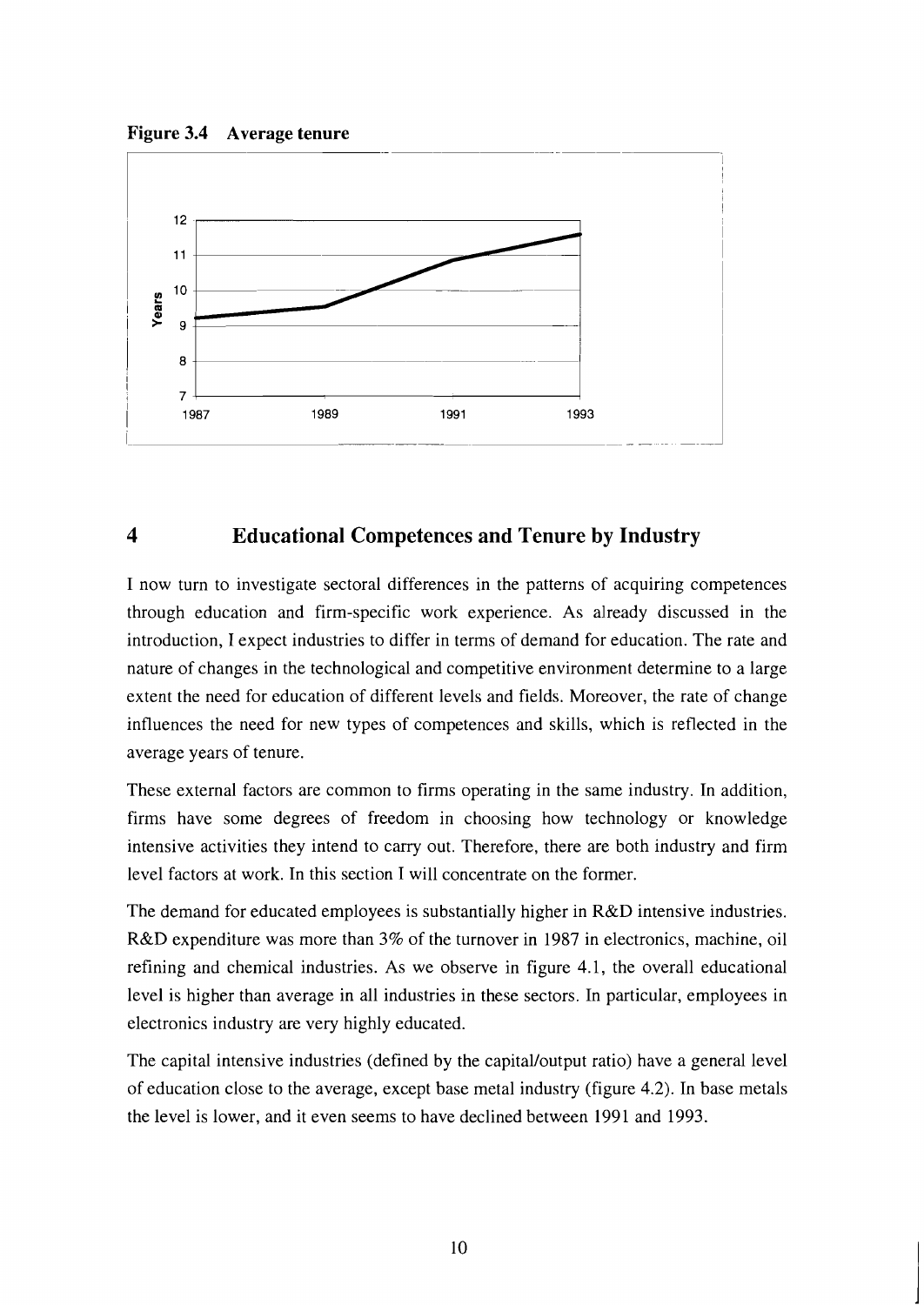

**Figure 4.1 Human capital index in R&D intensive industries** 

Figure 4.2 HC-index in capital intensive industries



In other industries the general levels of education tend to be slightly below the average of all sectors (figure 4.3). Only metal products industry is clearly above the average.

Especially the higher technical or natural scientific skills are - for obvious reasons demanded in technology intensive industries (figure 4.4). There the electronics industry stands out again on a level of its own. Its share of employees with a higher education degree in the technical fields is more than three times the average in manufacturing industries.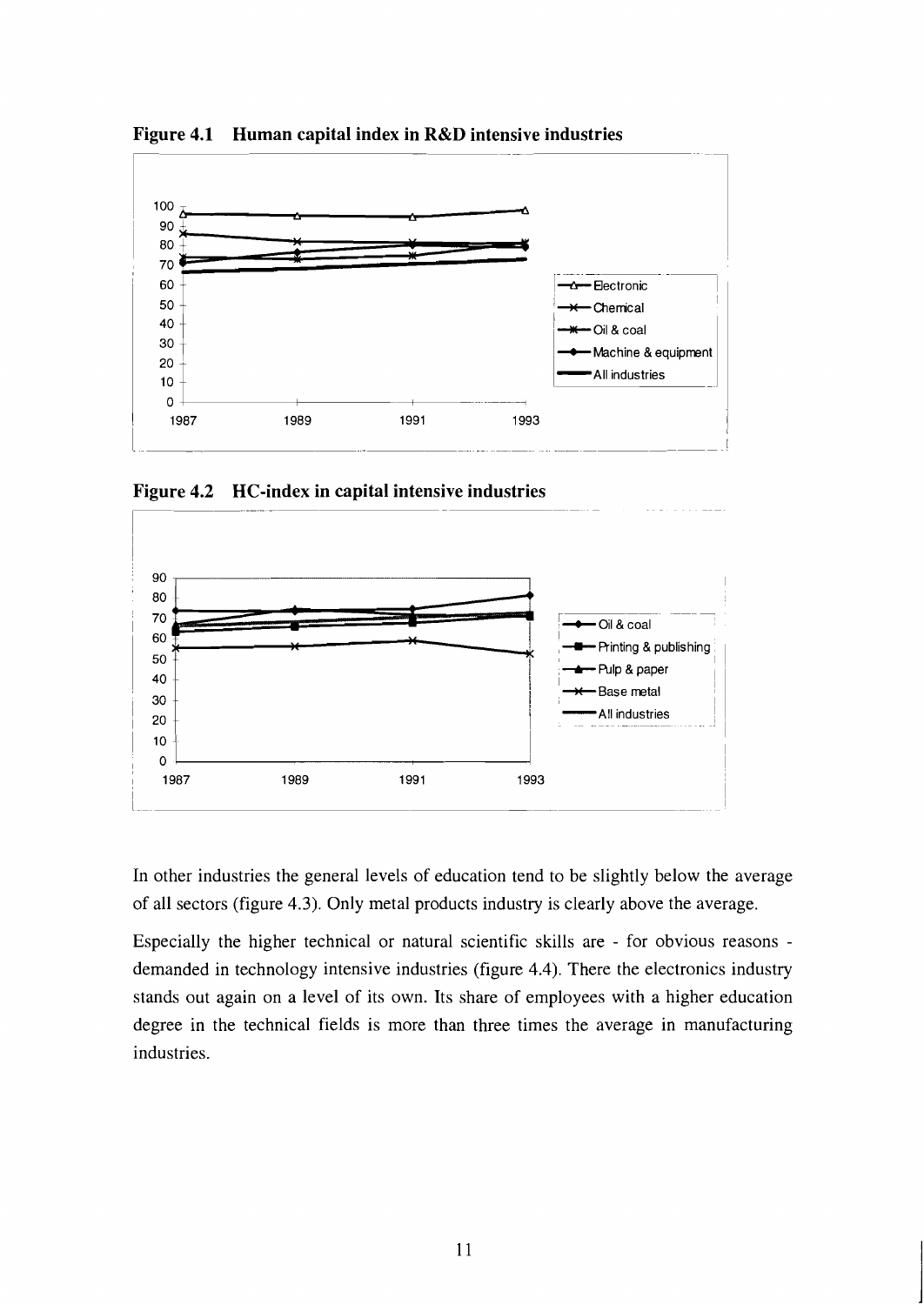

**Figure 4.3 HC-index in other industries** 

**Figure 4.4 Higher technicaVscientific skills in R&D intensive industries** 



Instead, the capital intensive sectors are more diversified with respect to demand for higher technical/scientific skills (figure 4.5). Oil and coal industry is on a significantly higher level, and has increased it clearly towards 1993. On the contrary, printing and publishing, in spite of being capital intensive, has a very low share of highly educated technical employees. This reflects assumably the slow pace of technological dynamics in the sector.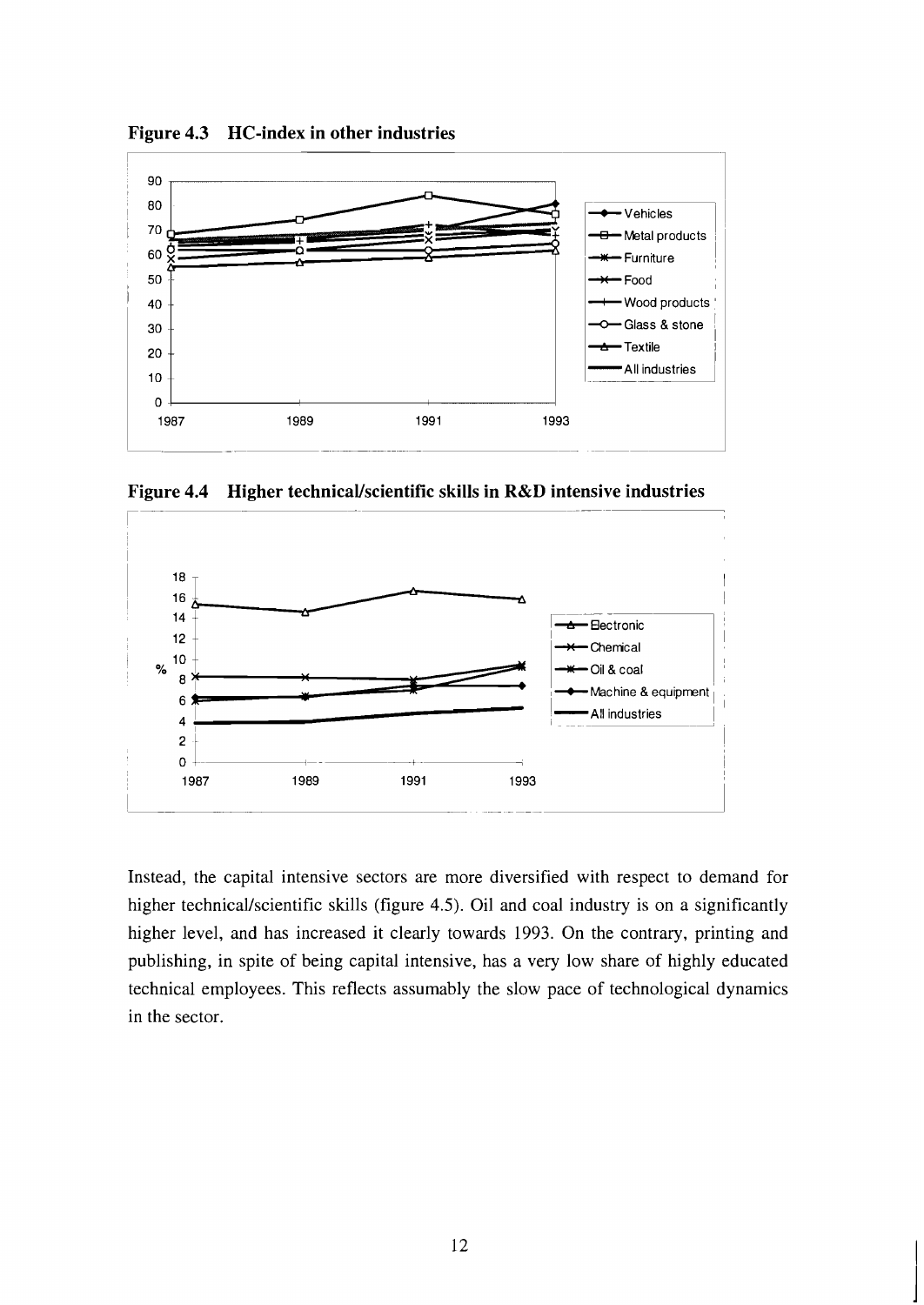

**Figure 4.5 Higher technicaVscientific skills in capital intensive industries** 

Figure 4.6 Higher technical/scientific skills in other industries



Other industries feature quite large diversity of technical intensity, as figure 4.6 above shows. Motor vehicles industry has inreased it very rapidly, almost doubling the share of higher technical employees over the period. On the other hand, food and textile industries do not, understandably, need very much this kind of skills. Surprisingly, furniture manufacturing has become considerably more intensive in higher technical skills.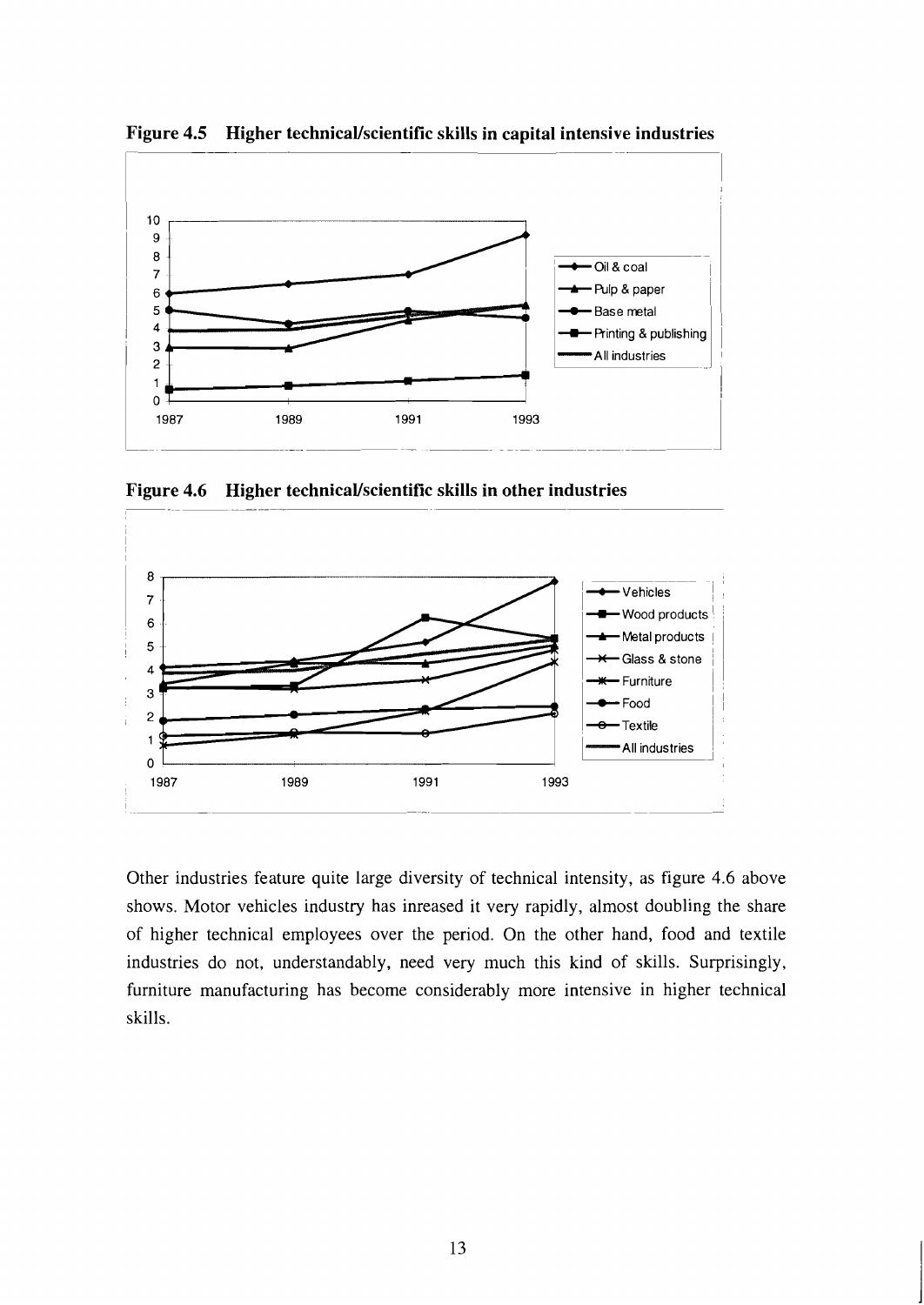

Figure 4.7 Average tenure in capital intensive industries

In capital intensive industries, the accumulation of knowledge through learning on the job seems to be important (figure 4.7). The average tenure in capital intensive sectors, base metal, oil, printing and publishing, and paper industries, is somewhat higher than on average. In capital intensive industries the rate of technical change is probably slower because heavy investment in physical capital creates long term commitments. Therefore there is no need for bringing in people with new types of skills and knowedge, either. The evolution of employment in these industries has been quite smooth, except for the base metal industry, which appears either to have gone through a generational shift in 1991 and 1993, or else there has been a marked change in the employment policies.



**Figure 4.8 Average tenure in R&D-intensive industries** 

Electronics industry differs drastically from other industries also in terms of average length of employment presumably reflecting technological and market dynamics. This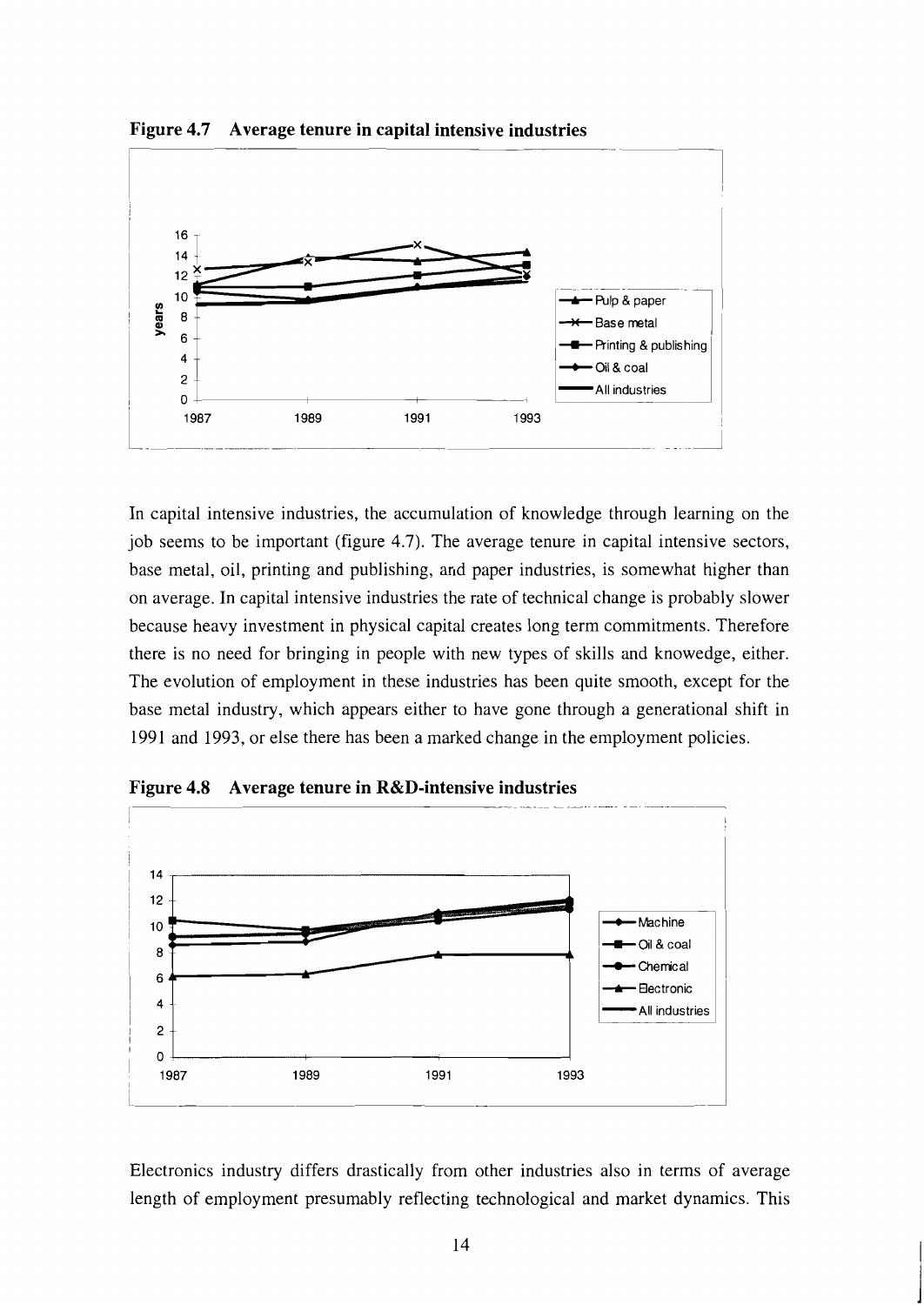may be due to two reasons, the employee turnover may be very large, or the firms may have grown rapidly and recruited a considerable number of new employees. As a result, the average tenure remains around seven years.

In other industries than capital or R&D-intensive ones there cannot be found any significant differences from the average pattern of tenure (figure 4.9).



**Figure 4.9 Average tenure in other industries** 

## **5 Innovators vs. Non-innovators**

In this section I study how the innovating firms differ from the non-innovating ones. First some general differences concerning economic background variables, education, wages and tenure are traced. Later I investigate the economic performance of innovators in comparison to the non-innovators, and finally apply principal component analysis to grasp the characteristics of innovating firms.

## **5.1 Economic Position, Education, Wages and Tenure**

Table 5.1 presents some broad economic differences between different types of innovators ("Inn") and non-innovators ("Non"). The data consist of a cross-section of 333 firms. Product innovators are defined as firms that launched new products in the markets between 1989 and 1991. Process innovators are firms that significantly improved their production methods or introduced new ones, and product improvers are firms that significantly upgraded their products. Comprehensive innovators realized both product and process innovations between 1989- 1991.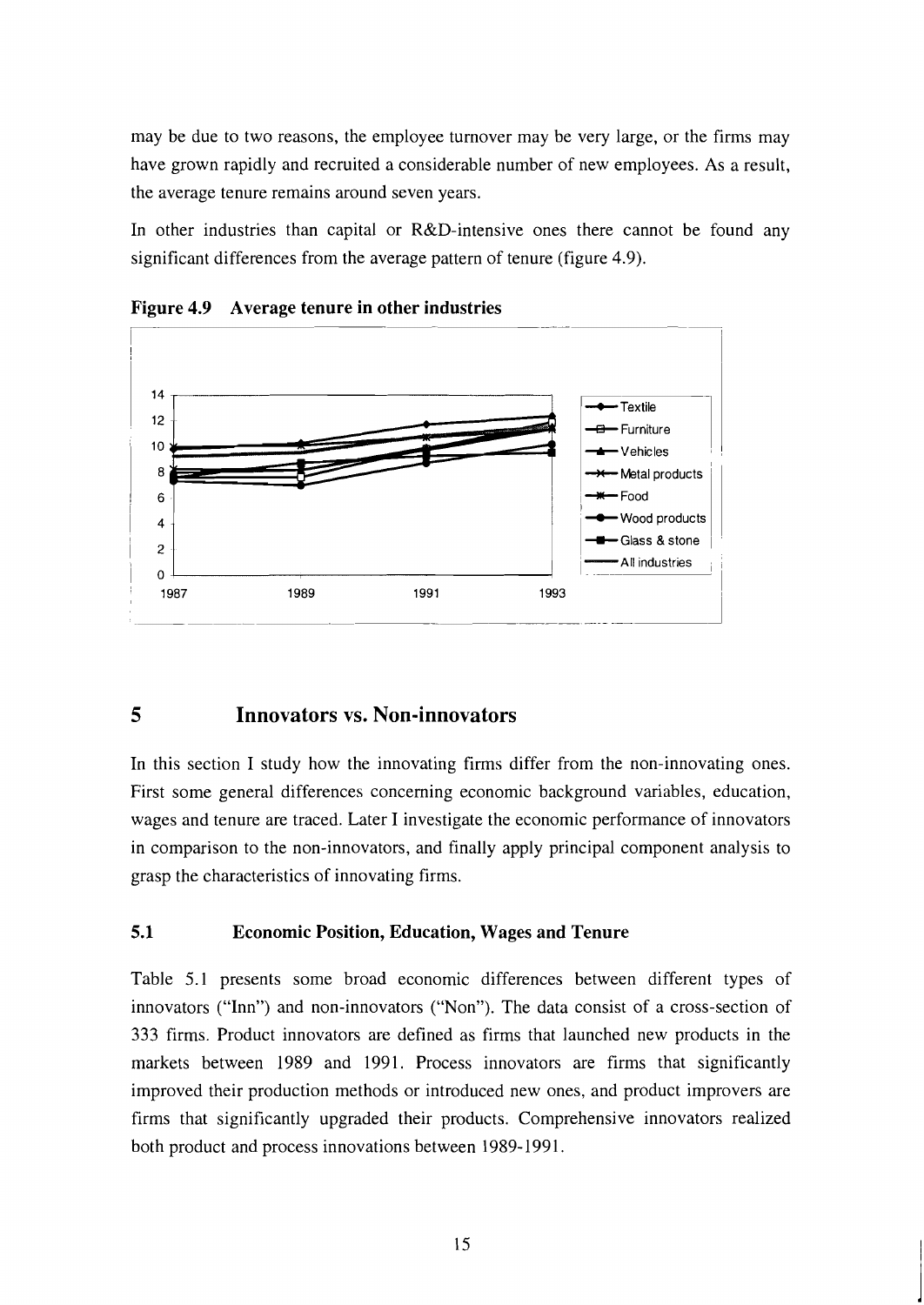|                                  | Product<br><b>Innovators</b> |       | <b>Process</b><br><b>Innovators</b> |       | Product<br>improvements |       | Comprehensive<br><b>Innovators</b> |       |
|----------------------------------|------------------------------|-------|-------------------------------------|-------|-------------------------|-------|------------------------------------|-------|
|                                  | Inn                          | Non   |                                     | Non   | Inn                     | Non   | Inn                                | Non   |
| (N)                              | (175)                        | (158) | (181)                               | (152) | (197)                   | (136) | (116)                              | (217) |
| Sales (MFIM) 1991                | 265                          | 366   | 489                                 | 104   | 456                     | 106   | 317                                | 312   |
| Export share $(\%)$ 1991         | 27                           | 19    | 26                                  | 20    | 28                      | 17    | 29                                 | 20    |
| Market share $(\%)$ 1991         | 0.99                         | 0.85  | 1.22                                | 0.56  | 1.2                     | 0.52  | 1.0                                | 0.88  |
| Concentration ratio $(\%$ ) 1991 | 24                           | 19    | 22                                  | 21    | 24                      | 18    | 24                                 | 20    |
| <b>Capital intensity 1991</b>    | 0.15                         | 0.16  | 0.16                                | 0.15  | 0.15                    | 0.16  | 0.15                               | 0.16  |
| <b>Personnel 1987</b>            | 382                          | 242   | 407                                 | 207   | 408                     | 183   | 444                                | 247   |
| Change in personnel 1987-1991    | $-20$                        | $-35$ | $-27$                               | $-27$ | $-38$                   | $-12$ | -39                                | $-21$ |

**Table 5.1 Innovators vs. non-innovators: economic indicators** 

Process innovators and product improvers are larger than non-innovators, which is reflected in sales, personnel and market share. It is intriguing that product innovators are smaller than product non-innovators with respect to sales, but not personnel. Product innovating firms tend in general to be more labor intensive than non-innovators. Also comprehensive innovators are more labor intensive than non-innovators. However, we must bear in mind that this description does not take industry differences into account. Size, labor intensity and probability of making innovations may be confounded by the technological conditions in the industry.

Innovators export a larger part of their sales than non-innovators. This has partly to do with their larger size, it is easier for larger firms to find the resources needed in establishing foreign marketing channels. Part of the explanation may lie in their superior competitiveness thanks to innovation.

Innovating firms operate in slightly more concentrated industries than their noninnovating counterparts on average. Instead, there are no differences with respect to capital intensity.

All groups have cut down their labor force during the depression, but product innovators have reduced it relatively and absolutely less than other innovators, whereas product improvers have made most drastic labor cuts. Relatively the largest cuts were undertaken by product and process non-innovators.

Table *5.2* below clearly indicates that innovating firms employ more highly educated workers. Both the overall educational stock (HC-index), shares of higher education and higher technical/scientific education are consistently larger in innovating firms, although among the process innovators the difference is not so marked. Also the managers and the "upper staff' in innovative firms are more highly educated, and larger share of them has a technical or natural scientific education than their counterparts in non-innovating firms.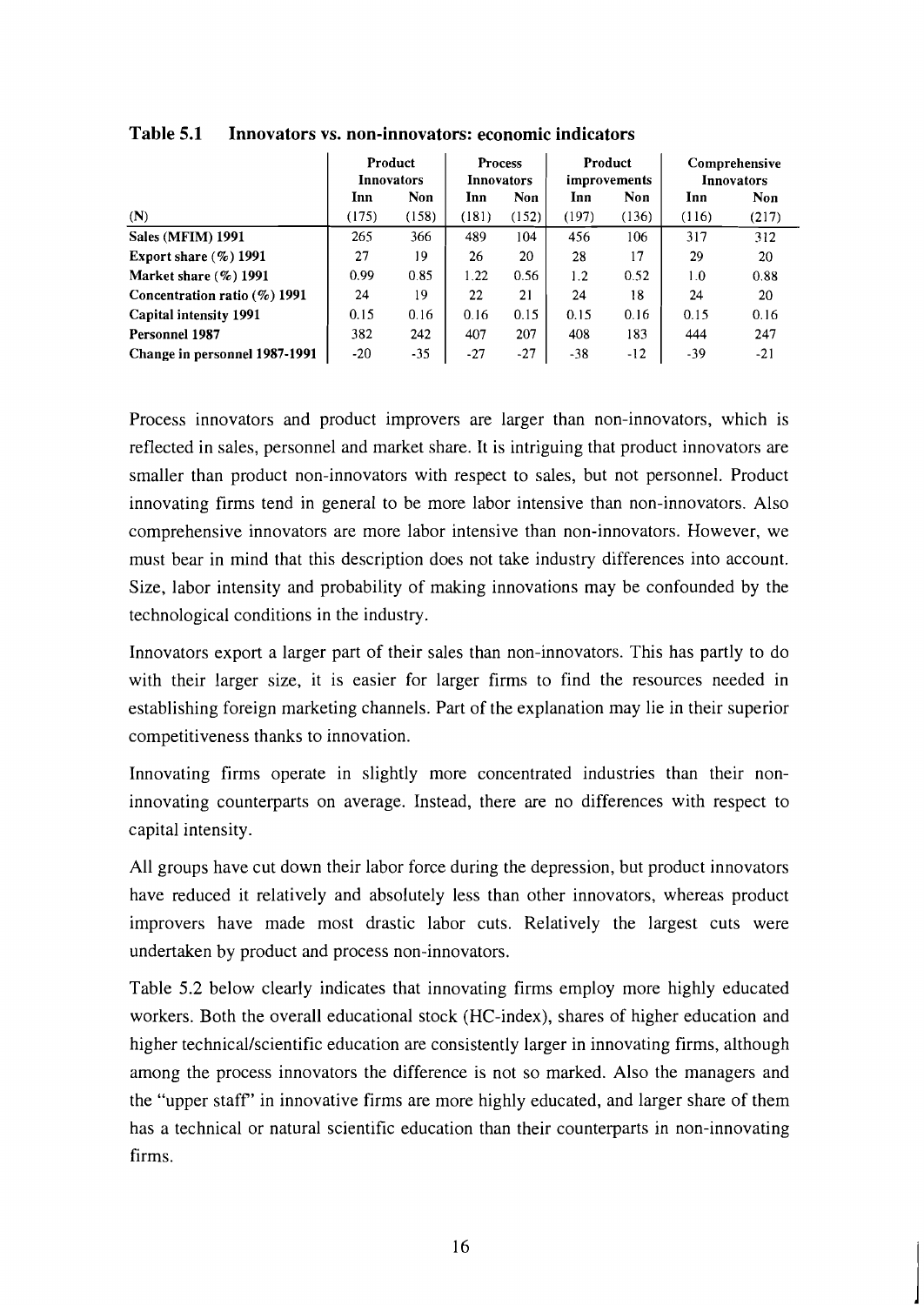|                                       | Product    |            | <b>Process</b> |            | Product      |            | Comprehensive     |            |
|---------------------------------------|------------|------------|----------------|------------|--------------|------------|-------------------|------------|
|                                       | Innovators |            | Innovators     |            | improvements |            | <b>Innovators</b> |            |
|                                       | Inn        | <b>Non</b> | Inn            | <b>Non</b> | Inn          | <b>Non</b> | Inn               | <b>Non</b> |
| (N)                                   | (175)      | (158)      | (181)          | (152)      | (197)        | (136)      | (116)             | (217)      |
| HC-index 1987                         | 69         | 62         | 67             | 64         | 69           | 61         | 71                | 63         |
| Share of higher education $(\%)$ 1987 | 8          | 5          | 7              | 6          | 8            | 5          | 8                 | 6          |
| Higher technical/scientific           |            |            |                |            |              |            |                   |            |
| degrees $1987 \, (\%)$                | 37         | 35         | 36             | 35         | 38           | 33         | 39                | 34         |
| Share of post-graduates $(\%)$ 1987   | 0.19       | 0.25       | 0.28           | 0.07       | 0.26         | 0.08       | 0.22              | 0.21       |
| Share of post-graduates $(\%)$ 1991   | 0.26       | 0.32       | 0.36           | 0.09       | 0.32         | 0.15       | 0.30              | 0.26       |
| Number of post-graduates 1987         | 0.74       | 0.61       | 1.12           | 0.14       | 1.04         | 0.15       | 0.99              | 0.51       |
| <b>Managers with higher</b>           |            |            |                |            |              |            |                   |            |
| education $(\%)$ 1990                 | 48         | 42         | 47             | 43         | 49           | 38         | 48                | 43         |
| Share of upper staff with             |            |            |                |            |              |            |                   |            |
| higher education 1990                 | 80         | 74         | 78             | 76         | 80           | 73         | 80                | 76         |
| Average years of tenure               | 8.0        | 8.3        | 8.3            | 81         | 8.2          | 8.1        | 8.3               | 8.1        |

**Table 5.2 Innovators vs. non-innovators: education** 

Furthermore, innovating firms tend to be more research oriented, manifested in their tendency to employ more people with a post-graduate degree. Again, product innovation differs from other types of innovation. There the share of post-graduate degree employees is higher among the non-innovators, but in absolute terms the opposite is true. Interestingly, for process innovation and product improvement the difference between innovators and non-innovators is very clear with respect to the number and share of post-graduate degree employees, and the innovators have even further increased their research intensity compared to non-innovators, measured with this human resource. Hiring of scientists depends on a sufficient size of the firm, which may be related to indivisibilities in R&D activities. Presumably partly because of this, the smaller non-innovators and product innovators do not employ that many researchers, whereas the larger process innovators and product improvers employ them more than proportionally.

As regards average tenure, there cannot be found any clear differences between innovators and non-innovators.

#### **5.2 Economic Performance of Innovating Firms**

In this subsection I compare the economic performance of innovating firms with that of the non-innovating ones. Traditionally innovation has been viewed as a one-shot event, which creates a temporary monopoly position. Taking advantage of this position the firm may realize monopoly profits, but as information about the novelty diffuses, other firms imitate and compete away the "excess" profits. This point of view does not take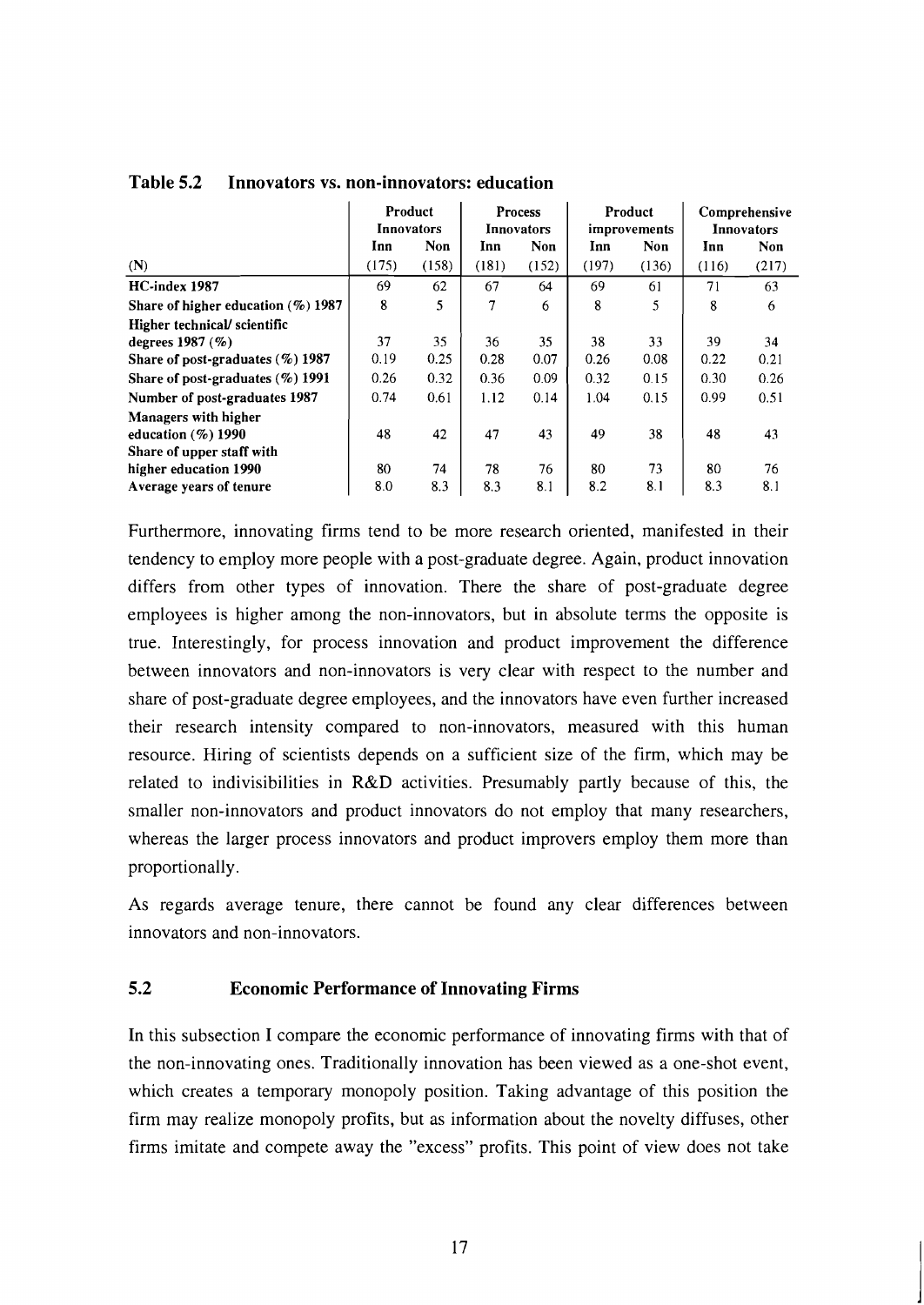knowledge accumulation into account, instead, any firm has equal chances of innovating just by investing in R&D.

However, it might be the case that innovation is less costly for some firms. Innovation requires different kinds of knowledge assets and capabilities, some of which may be acquired from the markets, some are inherently tacit or organizational. Therefore they have to be created through a slow and partly collective learning process. This organization-specific, strategic knowledge is one of the determinants of long run performance (cf. Teece and Pisano 1994).

It has been suggested, that innovation is a continuous process during which the firm accumulates more innovative capabilities (Geroski et al. 1993). As a result, innovations tend to cumulate in certain firms. Moreover, innovating firms are able to generate monopoly profits continuously, and they are more reactive and adaptive to changes in the environment. Thus they perform consistently better than non-innovators.

For the firms in the sample this seems to be the case as well. Figures 5.1 and 5.2 show the evolution of net profit margins and returns on capital invested in innovating and non-innovating firms. Here the sample consists of 209 firms. Non-innovators include firms that did not realize any kind of innovations. They were less profitable throughout the period of 1985-1993, both in terms of profit margins and rates of return on investment (ROI). Already in 1987 firms that realized product innovations in 1989- 199 1 were clearly more profitable. The innovators were better able to exploit the opportunities revealed during the boom of the late 1980s.<br> **Figure 5.1 Profitability of innovation: net profit margin** opportunities revealed during the boom of the late 1980s.



Furthermore, with both measures of profitability the innovators were more flexible also in the sense that although the slump in early 90s was drastic indeed for both types of firms, innovators regained their previous level in just two years, measured with ROI,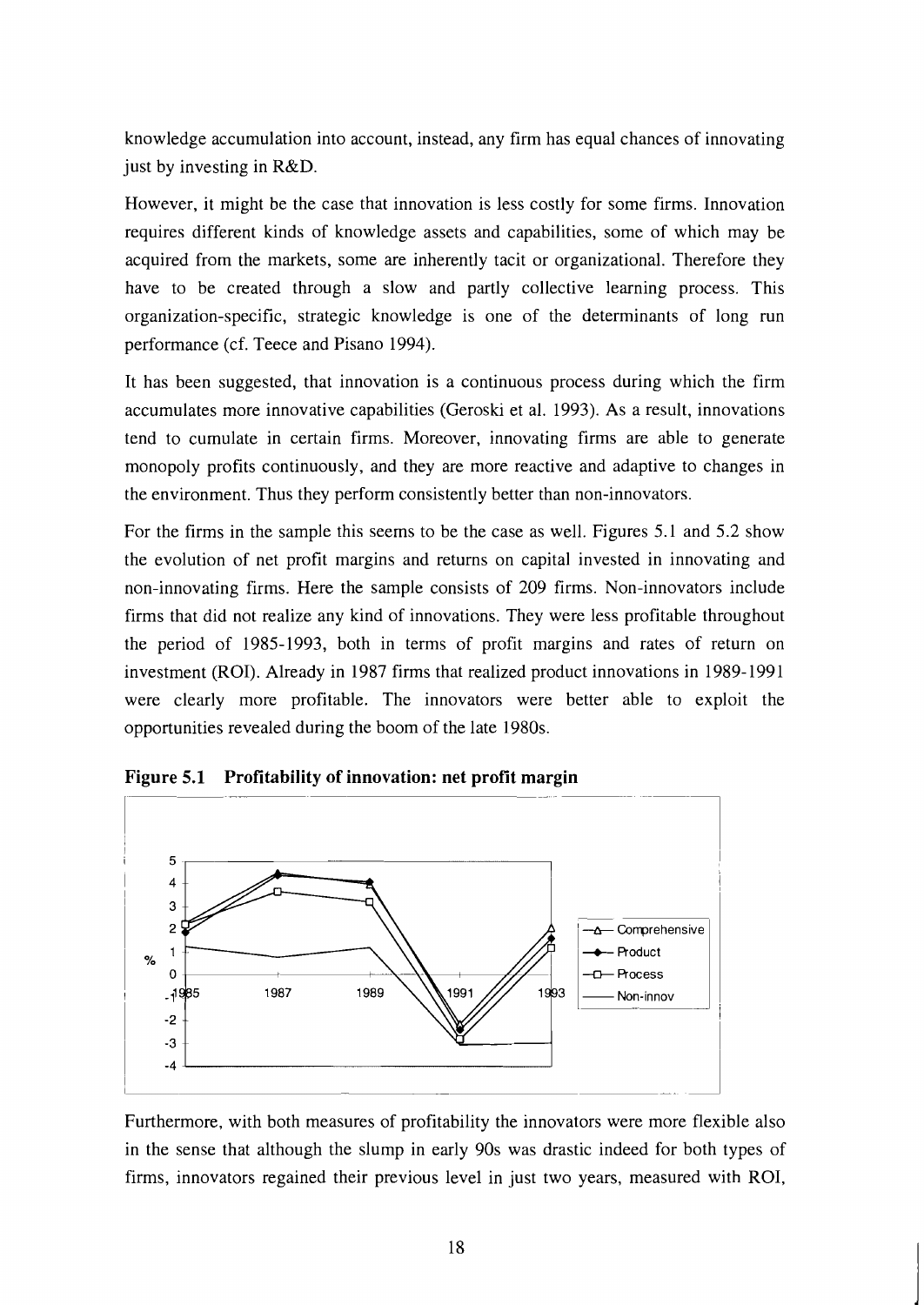compared to the sluggish recovery of the non-innovators. Net profit margins did not recover completely in two years after the drop, but also there we can see that innovators were able to react more rapidly to the changed conditions. The faster recovery of ROI compared to the profit margins is probably due to the fact that ROI may be manipulated in the short run through financial operations.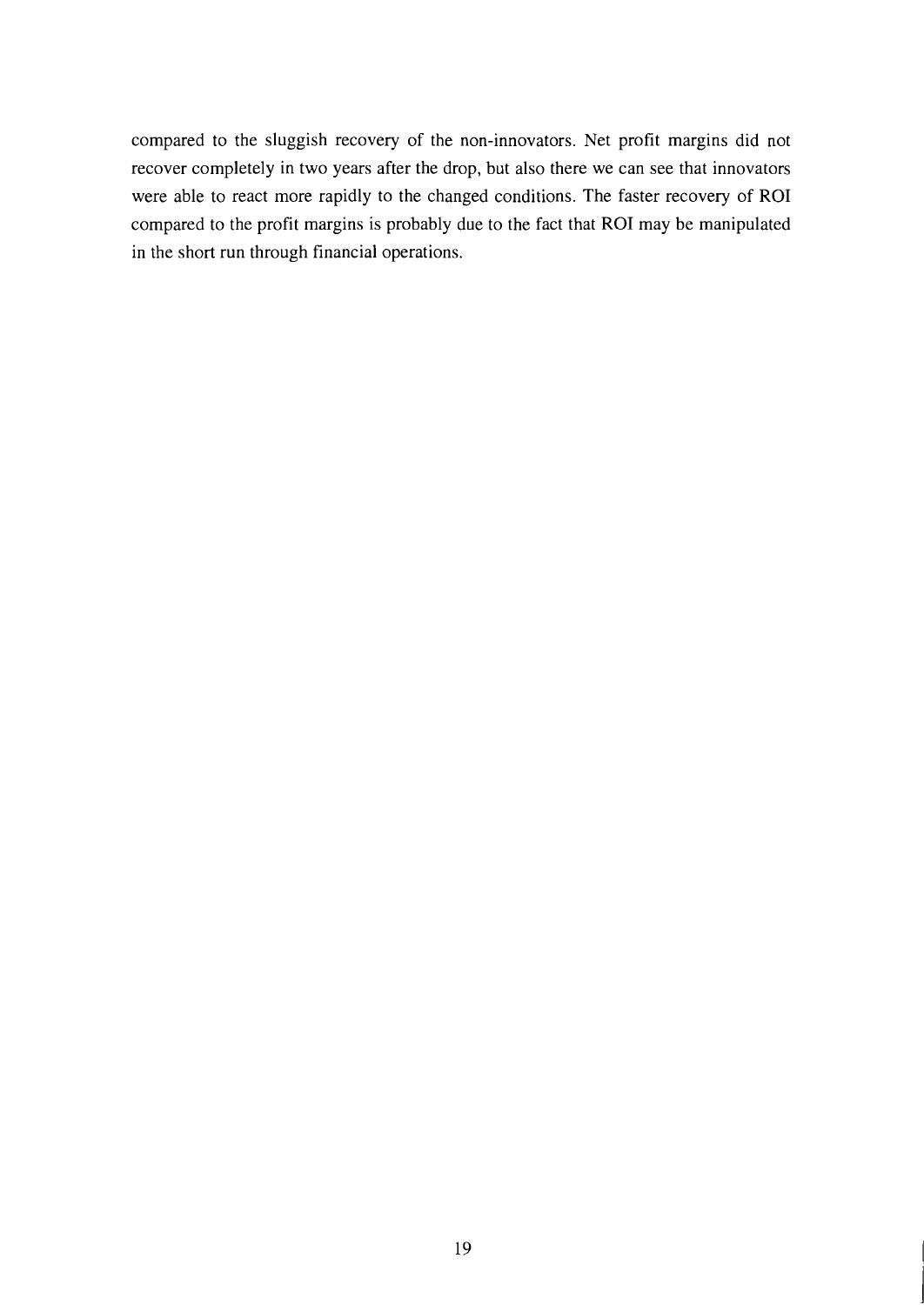

**Figure 5.2 Profitability of innovation: return on investment** 

Figure 5.3 depicts the evolution of sales in these four groups of firms. Process innovators are the largest on average, and they also seem to have grown the fastest. Product and comprehensive innovators' growth performance is almost identical. These firms were somewhat hampered by the slump of the turn of the decade, while process innovators continued to grow throughout the period. Non-innovators are small firms, and they have not grown practically at all in real terms.

In terms of market share acquisition, product innovators appear to have performed the best, although all types of innovators have grown very slowly in this sense. Noninnovators have been not successful in conquering markets.

**Figure 5.3 Growth of innovating firms: sales** 

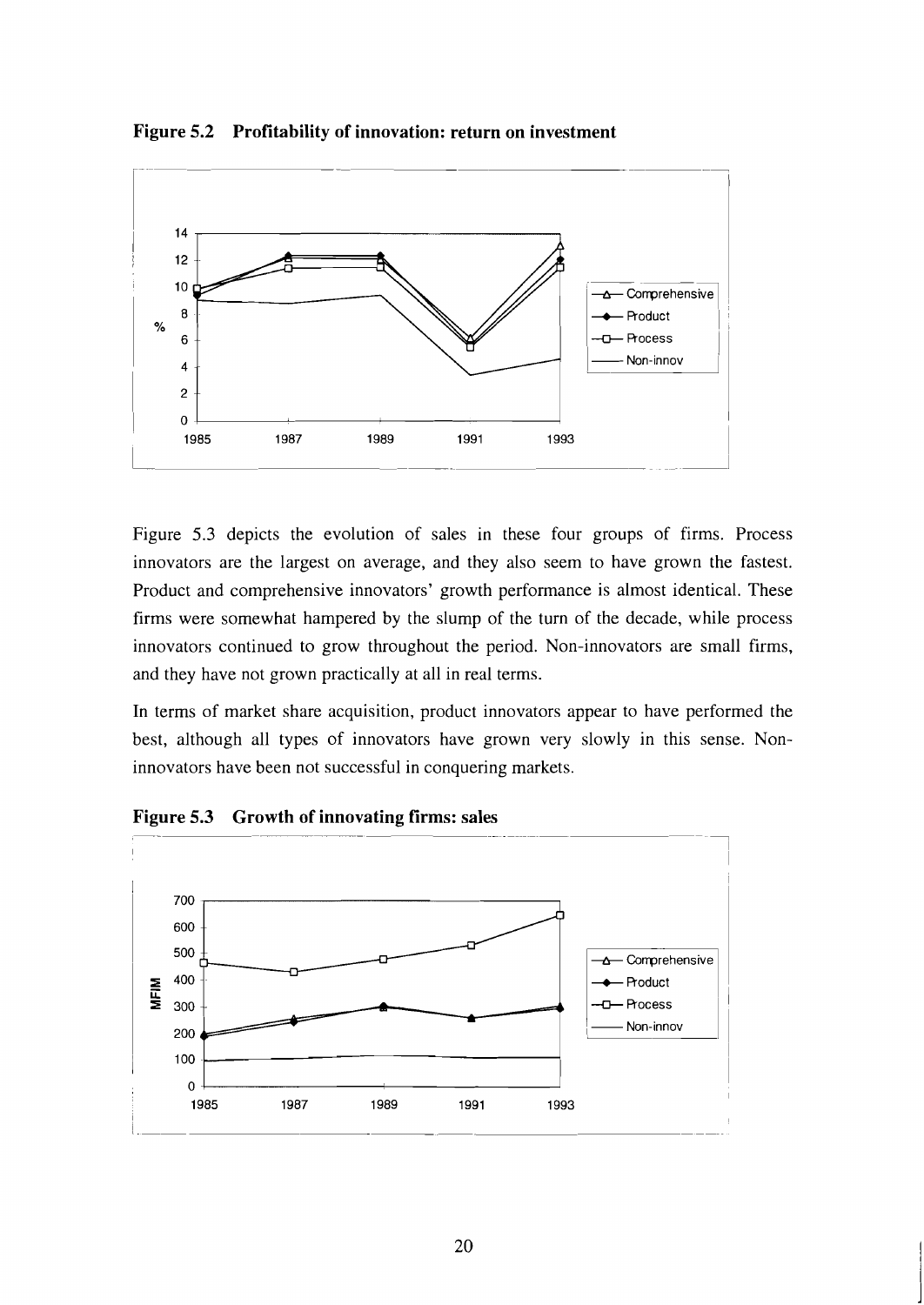

Figure 5.4 Growth of innovating firms: market share

#### **5.3 Principal Components of Innovating Firms**

Here I describe the types of firms that can be found in the data set through principal component analysis. I study how the typical firms among the product innovators differ from those among process innovators, and which attributes tend to go together. It is found that there are indeed specific types of firms in these two groups, and some types exist in both groups.

I use a set of variables including 10 competence related and 10 economic variables, which are described in table 5.3 below. The whole data set consists of a cross-section of 333 firms, and the values are for the year 1991 unless otherwise indicated. With six principal components about 213 of the variation is accounted for. This indicates that the overall variation is quite large.

Among the product innovators PRINl weights heavily (indicated by bold letters) general and technical education, and the firms scoring high in this component operate most often in an R&D intensive industry. PRIN2 depicts large low-tech firms, which rely on experience accumulation and labor cuts. The third most common firm type is a middle-sized firm that grows very labor-intensively, and does not accumulate general competences but work experience. In fact, the change in the share of employees with higher education is heavily negatively weighted. Instead, more employees with research competences are hired. PRIN4, explaining still about 8% of the variation, combines again the labor-intensive and research competence emphasizing growth patterns, now among firms operating in non-concentrated industries. Here the competence levels are quite low, but their growth gains some weight in the analysis. On the contrary, firms operating in very concentrated industries, described with PRIN5, are associated with an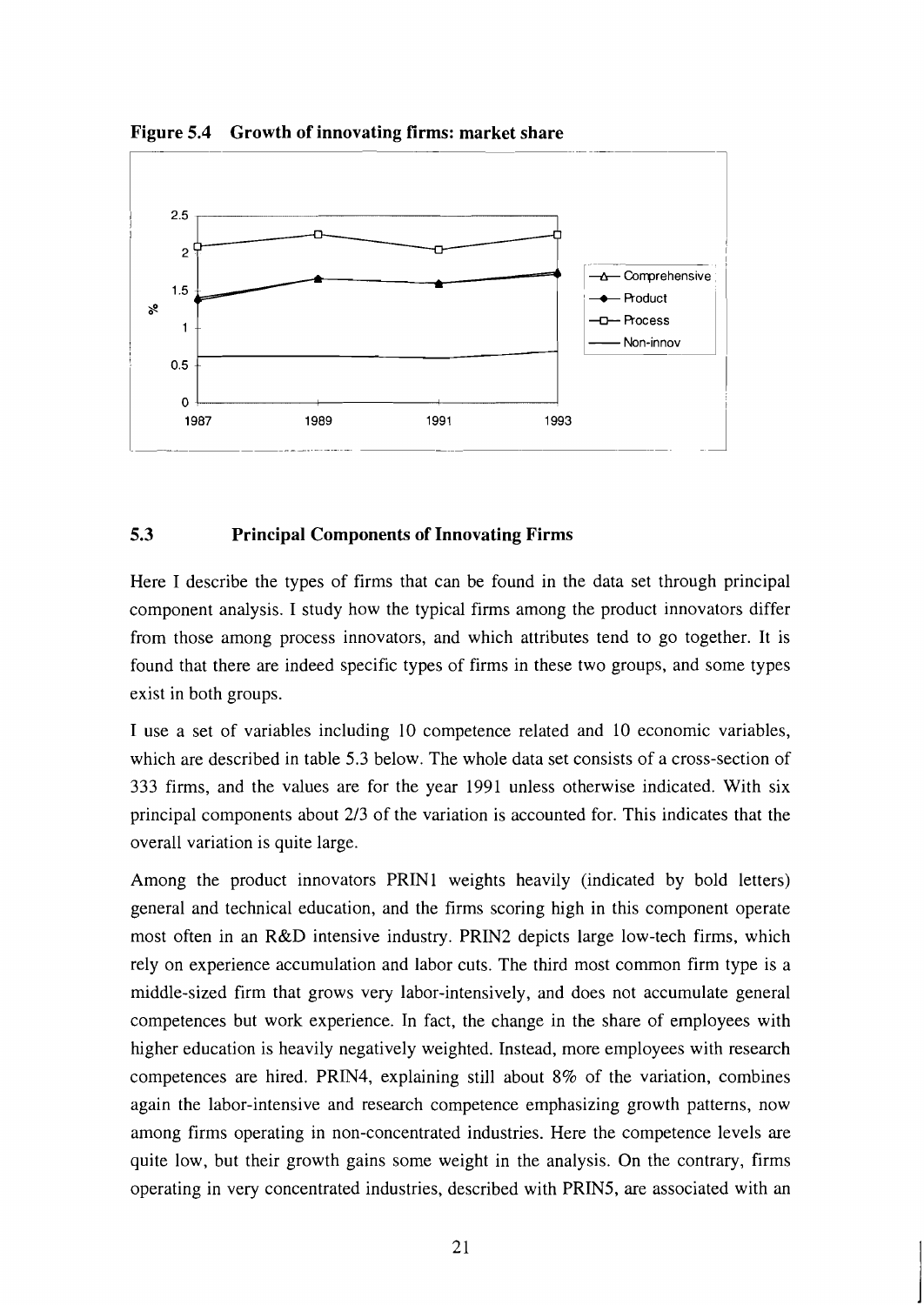increasing share of higher educated, reflected also in wages, and orientation towards domestic markets. The last component considered here is dominated by capital intensive firms, that have quite wide a base of technical competences and acquire general competences rapidly.

| Variable             | <b>Definition</b>                                                          |
|----------------------|----------------------------------------------------------------------------|
| <b>HC87</b>          | Human Capital Index (defined on p.7) 1987                                  |
| HIGH87               | Share of employees with higher education degree $(\%)$ 1987                |
| POST87               | Number of employees with post-graduate degree 1987                         |
| TECH <sub>87</sub>   | Share of employees with technical or natural scientific degree $(\%)$ 1987 |
| HITECH <sub>87</sub> | - " - higher technical or natural scientific degree (%)1987                |
| <b>AHC</b>           | Change in HC index over 1987-1991                                          |
| <b>AHIGH</b>         | Change in HIGH 1987-1991                                                   |
| <b>APOST</b>         | Change in POST 1987-1991                                                   |
| <b>ATECH</b>         | Change in TECH 1987-1991                                                   |
| TEN87                | Average tenure in the firm (years) 1987                                    |
|                      |                                                                            |
| <b>SALES</b>         | Sales turnover (million FIM) (1985-1993)                                   |
| <b>EXPORT</b>        | Exports in proportion to sales (1989-1993)                                 |
| <b>MS</b>            | Market share (%)(1987-1993)                                                |
| WAGE87               | Average wage level in the firm 1987                                        |
| <b>AWAGE</b>         | Change in WAGE 1987-1991                                                   |
| L87                  | Labor force in the firm 1987                                               |
| ΛL.                  | Change in L 1987-1991                                                      |
| K-INT                | Capital intensity (capital/output ratio) 1991                              |
| CON3                 | 3 firm concentration ratio in the industry 1991                            |
| RD-INT               | R&D intensity in the industry                                              |
|                      |                                                                            |

The group of process innovators is dominated by large firms. The two most common types are competence-intensive firms in R&D intensive businesses, and secondly lowcompetence and high-experience firms in low-tech industries. The differences in competence levels between these two are quite pronounced. However, both types employ researchers, as this tends to go with the size. Technology and competence intensive firms are also more likely to export than the firms in low-tech businesses. PRIN3 emphasizes again labor-intensive growth, associated with decreasing general competence level, but growth of technical competences. With respect to PRLN4 the high scoring firms include non-capital intensive firms in non-concentrated industries, which acquire higher educated people at a fast rate, and in which the average tenure is very low due to this significant turnover of labor. Higher education is quite directly reflected in the wage level, which lends support to many studies using wage levels as a proxy for human capital. In this data set at least a high wage level is clearly associated with a large share of employees with higher education. The last component weights heavily firms in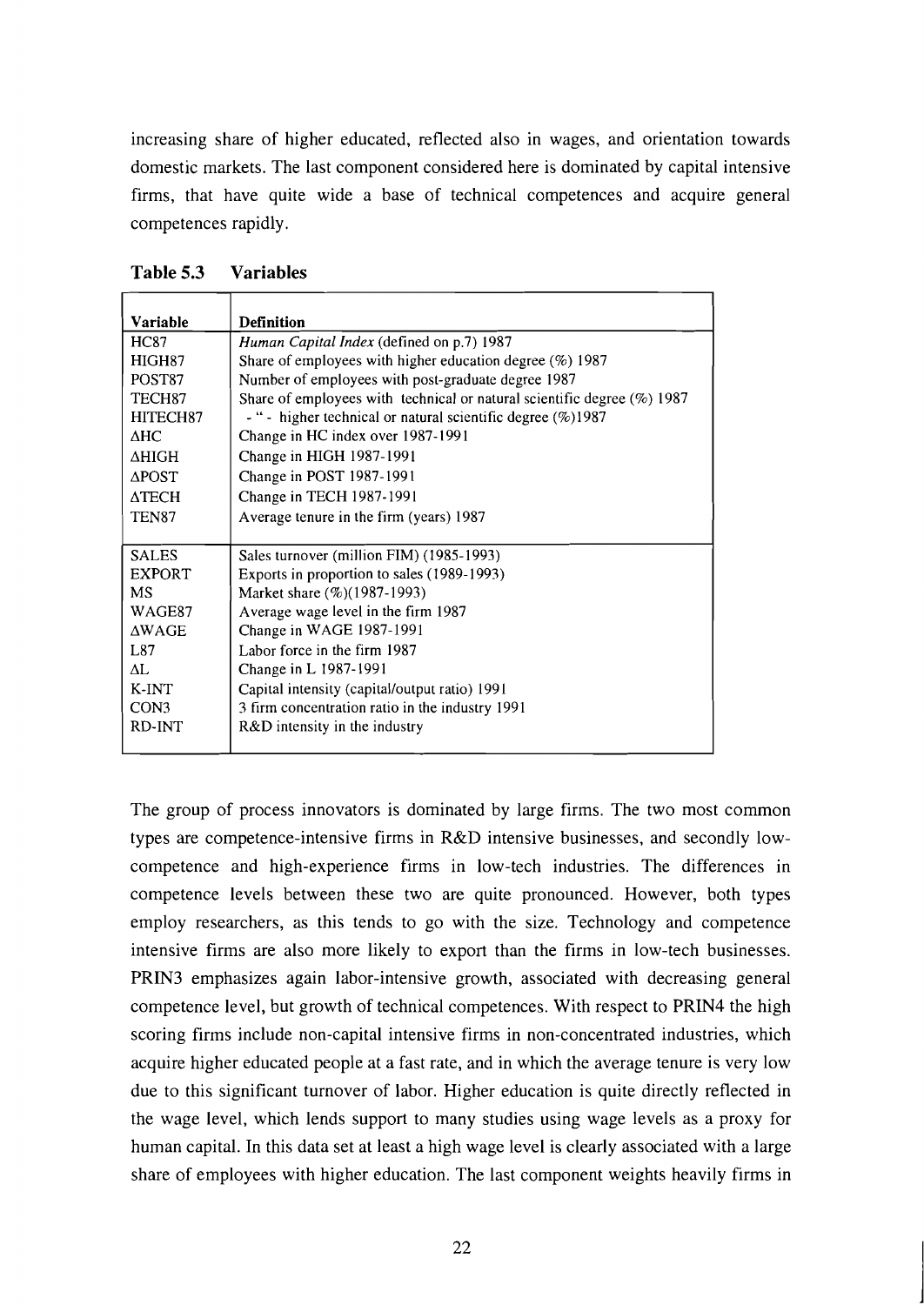concentrated low-tech industries, having rather low competence levels, but investing with a considerable rate in higher educated employees. This component coincides to a significant extent with the PRINS of product innovators.

| <b>Eigenvectors</b> | PRIN1   | PRIN2    | PRIN3     | PRIN4   | PRIN5    | PRIN6    |
|---------------------|---------|----------|-----------|---------|----------|----------|
| <b>HC87</b>         | 0.40    | $-0.11$  | $-0.08$   | $-0.11$ | 0.07     | $-0.14$  |
| KORK87              | 0.46    | $-0.03$  | 0.12      | $-0.06$ | 0.05     | $-0.11$  |
| TKORK87             | 0.46    | $-0.09$  | 0.04      | $-0.04$ | 0.04     | $-0.04$  |
| TUTK87              | 0.22    | 0.38     | $-0.09$   | 0.10    | $-0.10$  | $-0.05$  |
| TEKN87              | 0.30    | $-0.17$  | $-0.21$   | $-0.08$ | $-0.16$  | 0.33     |
| <b>KOKE87</b>       | $-0.06$ | 0.26     | 0.31      | $-0.27$ | 0.12     | 0.18     |
| DHC                 | $-0.08$ | 0.01     | $-0.25$   | 0.23    | 0.02     | 0.49     |
| <b>DKORK</b>        | $-0.02$ | 0.04     | $-0.40$   | 0.18    | 0.49     | $-0.09$  |
| <b>DTEKN</b>        | $-0.12$ | $-0.02$  | 0.12      | 0.18    | 0.26     | $-0.21$  |
| <b>DTUTK</b>        | 0.12    | $-0.07$  | 0.40      | 0.49    | 0.12     | 0.14     |
| <b>SALES</b>        | 0.11    | 0.41     | 0.13      | 0.28    | 0.01     | 0.03     |
| <b>EXPORT</b>       | 0.17    | $-0.04$  | $-0.09$   | 0.15    | $-0.30$  | 0.09     |
| MS                  | 0.04    | 0.45     | 0.04      | 0.17    | $-0.13$  | $-0.09$  |
| <b>WAGE87</b>       | 0.26    | 0.11     | 0.25      | $-0.24$ | 0.32     | $-0.07$  |
| <b>AWAGE</b>        | 0.07    | 0.06     | $-0.38$   | 0.18    | 0.49     | $-0.04$  |
| L87                 | 0.10    | 0.49     | $-0.04$   | 0.03    | $-0.05$  | 0.07     |
| ΔL                  | 0.03    | $-0.29$  | 0.39      | 0.40    | 0.13     | 0.11     |
| K-INT               | 0.00    | 0.10     | 0.04      | $-0.11$ | 0.15     | 0.64     |
| <b>RD-INT</b>       | 0.33    | $-0.12$  | $-0.15$   | 0.12    | $-0.08$  | 0.13     |
| CON3                | 0.00    | 0.02     | 0.15      | $-0.35$ | 0.36     | 0.22     |
| Proportion          | 19.4%   | 17.1%    | $10.1 \%$ | 7.7%    | $6.9 \%$ | $6.2 \%$ |
| Cumulative          | 19.4%   | 36.5 $%$ | 46.6%     | 54.3%   | 61.2%    | 67.4%    |

**Table 5.4 Product innovators' principal components (N=175)** 

The upshot from the preceding discussion is, that the competences associated most often with product and process innovation differ in some respects. Technical competences are more emphasized with the product innovation. With both kinds of innovation there emerges a low-tech and low-competence firm profile, weighting heavily accumulated experience. Another type common for both innovation groups is one with rapid laborintensive growth, actually associated with a decreasing level of higher education. I also identify a type for firms in very concentrated industries, associated with increasing employment of higher educated people and oriented towards domestic markets.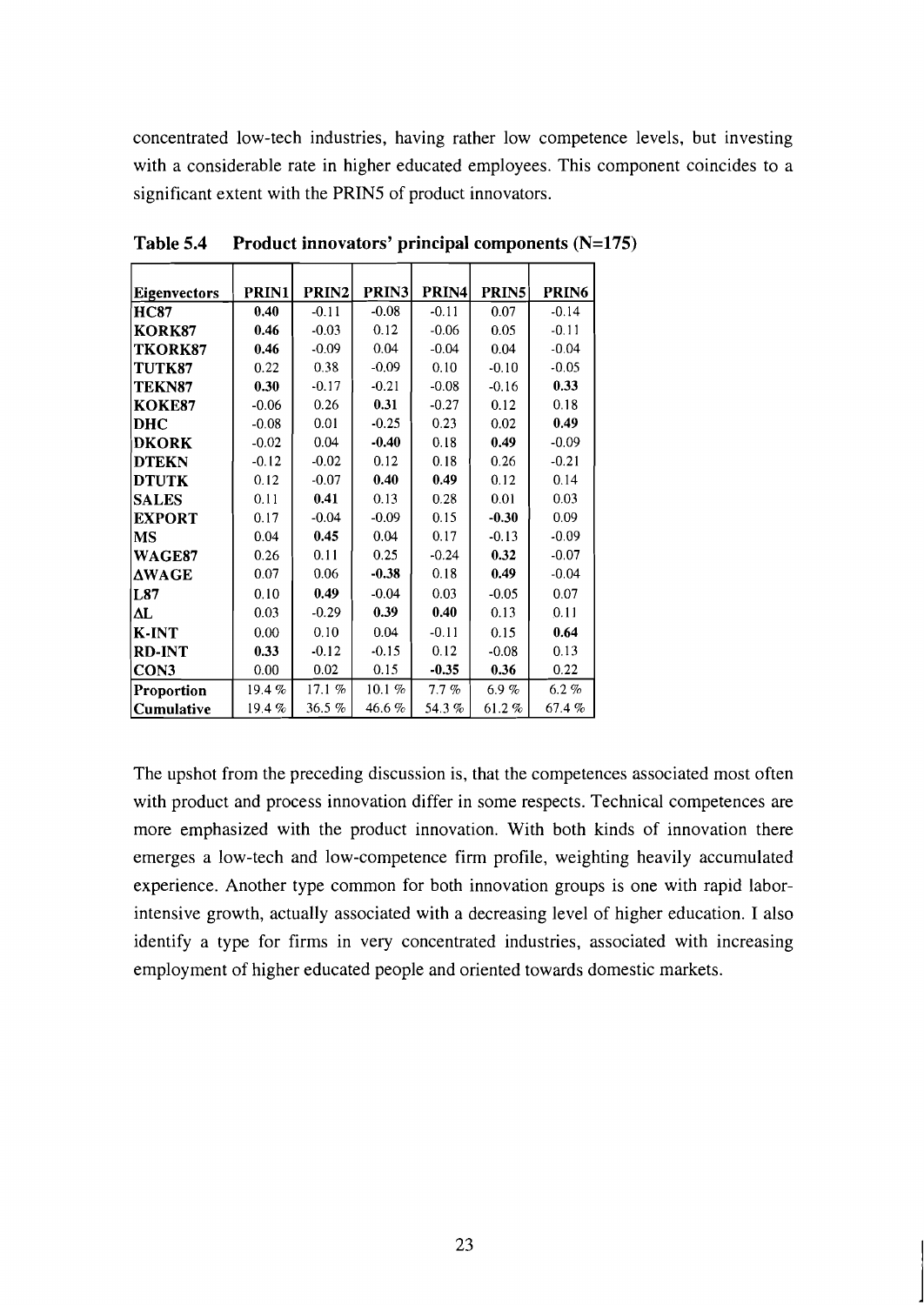| Eigenvectors  | PRIN1   | <b>PRIN2</b> | PRIN3   | PRIN4   | <b>PRIN5</b> | PRIN6   |
|---------------|---------|--------------|---------|---------|--------------|---------|
| <b>HC87</b>   | 0.30    | $-0.32$      | $-0.16$ | 0.07    | $-0.05$      | 0.20    |
| KORK87        | 0.35    | $-0.26$      | $-0.01$ | $-0.07$ | 0.24         | 0.09    |
| TKORK87       | 0.34    | $-0.30$      | $-0.03$ | 0.00    | 0.19         | 0.02    |
| TUTK87        | 0.36    | 0.31         | $-0.02$ | 0.07    | $-0.08$      | $-0.12$ |
| <b>TEKN87</b> | 0.20    | $-0.27$      | $-0.16$ | 0.04    | $-0.06$      | $-0.23$ |
| KOKE87        | 0.02    | 0.21         | $-0.08$ | $-0.51$ | 0.11         | 0.11    |
| DHC           | $-0.11$ | 0.21         | 0.03    | 0.15    | 0.52         | $-0.21$ |
| <b>DKORK</b>  | $-0.02$ | 0.09         | $-0.24$ | 0.48    | 0.14         | 0.28    |
| <b>DTEKN</b>  | $-0.07$ | 0.10         | 0.21    | 0.10    | 0.61         | $-0.14$ |
| <b>DTUTK</b>  | 0.21    | 0.04         | 0.53    | 0.07    | $-0.06$      | 0.15    |
| <b>SALES</b>  | 0.33    | 0.34         | 0.13    | 0.10    | $-0.13$      | $-0.04$ |
| <b>EXPORT</b> | 0.11    | $-0.14$      | $-0.08$ | 0.07    | 0.12         | $-0.57$ |
| MS            | 0.32    | 0.37         | 0.08    | 0.08    | $-0.12$      | $-0.07$ |
| <b>WAGE87</b> | 0.25    | $-0.02$      | $-0.05$ | $-0.30$ | 0.39         | 0.23    |
| <b>AWAGE</b>  | 0.06    | 0.04         | $-0.20$ | 0.50    | 0.09         | 0.33    |
| L87           | 0.27    | 0.33         | $-0.23$ | $-0.06$ | $-0.02$      | $-0.09$ |
| ΔL            | 0.04    | $-0.15$      | 0.63    | 0.04    | 0.02         | 0.14    |
| <b>K-INT</b>  | 0.00    | 0.06         | $-0.16$ | $-0.24$ | 0.06         | 0.02    |
| <b>RD-INT</b> | 0.26    | $-0.22$      | 0.03    | 0.07    | $-0.06$      | $-0.23$ |
| CON3          | 0.09    | 0.06         | $-0.10$ | $-0.20$ | 0.07         | 0.35    |
| Proportion    | 21.6%   | 16.6%        | 9.3%    | $8.8\%$ | 7.5%         | 6.4%    |
| Cumulative    | 21.6%   | 38.2%        | 47.5%   | 56.3%   | 63.8%        | 70.2%   |

**Table 5.5 Process innovators' principal components (N=181)** 

#### **Conclusions**  6

In this descriptive study I have unveiled some patterns of accumulating educational competences in manufacturing firms, and how these relate to other characteristics of the firm and industry in question. I discovered significant differences among industries, as was expected. The rate of technological change and capital intensity have an important bearing on the types of skills and capabilities needed, and also on the *rate* with which new capabilities are demanded. In technology intensive industries the levels of education, in particular technical education, tend to be higher and average tenure lower than in other industries. Instead, in capital intensive industries the long-term commitments do not necessitate a fast renewal of the competence base via employee turnover.

The comparison of innovating and non-innovating firms raised some interesting issues. Innovators tend to have a higher level of all kinds of educational competences, compared to non-innovators. In terms of economic performance, the data indicate the obvious result that innovators tend to be more successful in terms of profitability, exports, as well as growth.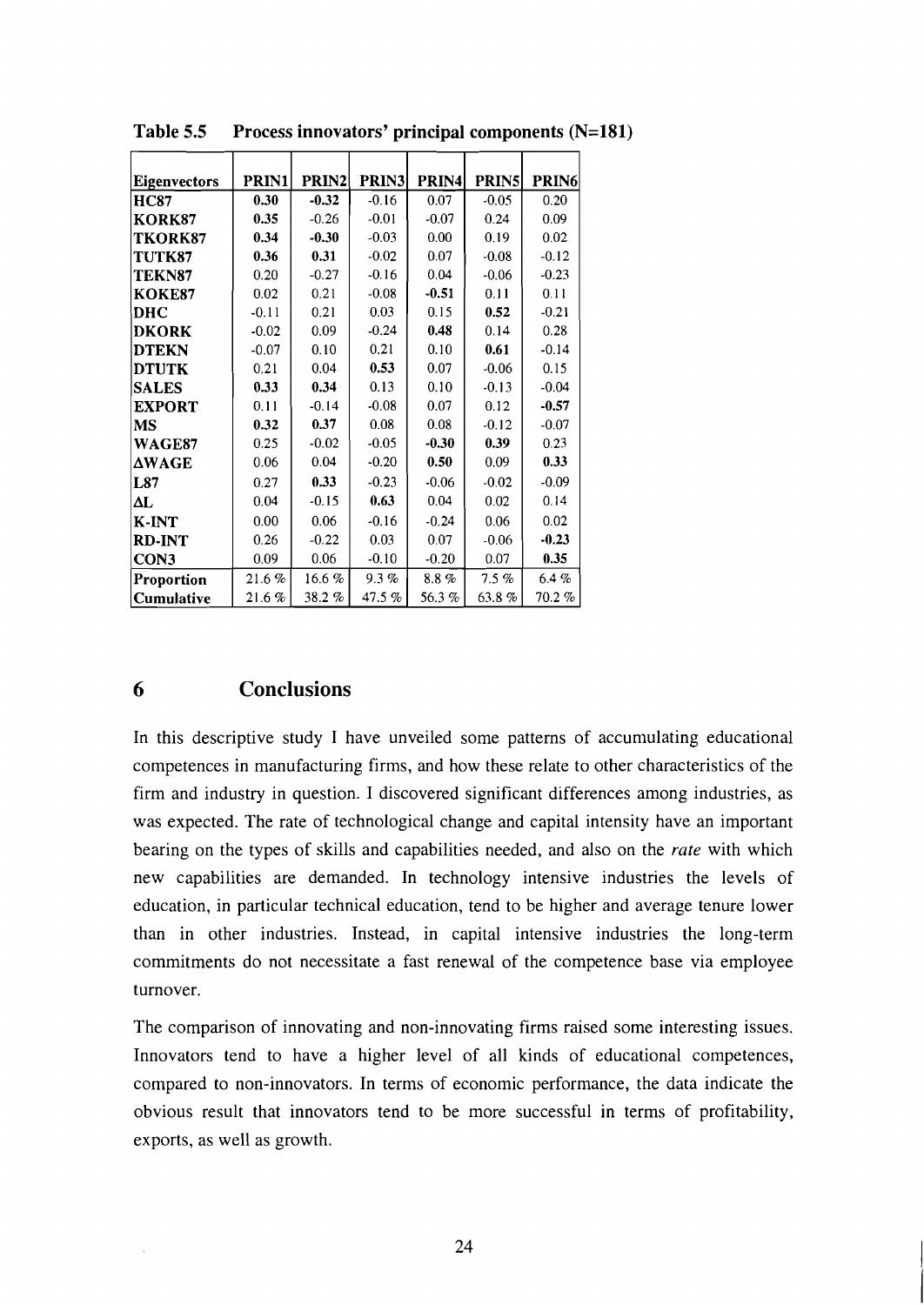Innovators are also larger than non-innovating firms. Firm size appears to be quite an important indicator of the type of innovative activity the firm is likely to undertake. Product innovators are the smallest, quite close to them in size and other attributes too are comprehensive innovators, which make both product and process innovations. Gradual improvements in products and processes, on the other hand, are more likely in large firms. This lends support to the proposition by Cohen and Klepper (1996) that the share of process innovation in all R&D tends to increase with size, because of spreading the innovating costs over a larger output.

The relationship between size and the type of innovative activity can also be viewed through the product life cycle hypothesis (Klepper 1996). According to our results, product innovators are more labor intensive, and endowed with high general and in particular technical capabilities. Technical and research skills are also increased with quite a fast rate. Comprehensive innovators are slightly larger than product innovators, and they also have a high level of education. Comprehensive innovators are still relatively labor intensive, but the intensity has started to decrease rapidly, presumably thanks to process innovation. Firms involved in gradual improvement of their products are also characterized by significant labor cuts. Finally, process innovators are the largest firms measured with sales. Their labor intensity has decreased significantly due to gradual improvement of products and processes. They continue to invest in research competences, although the rate of acquiring other types of educational competences, notably higher technical capabilities, seems to slow down.

Non-innovating firms, they are smaller and less successful. They perform badly throughout the period of study, and there does not seem to be a way out of stagnating performance without innovation.

Thus, according to this study, "good" characteristics tend to cumulate in the same firms, which refers to complementarities between investments in human resources and technology, for instance. Accumulation of knowledge through learning supports innovation, technological change and eventully economic performance. Competences acquired in education seem to have a significant role in this process. However, more explicit research into the fundamental factors of innovativeness would be required to understand the initial driving force of this co-evolution of capabilities with certain strategies and economic performance.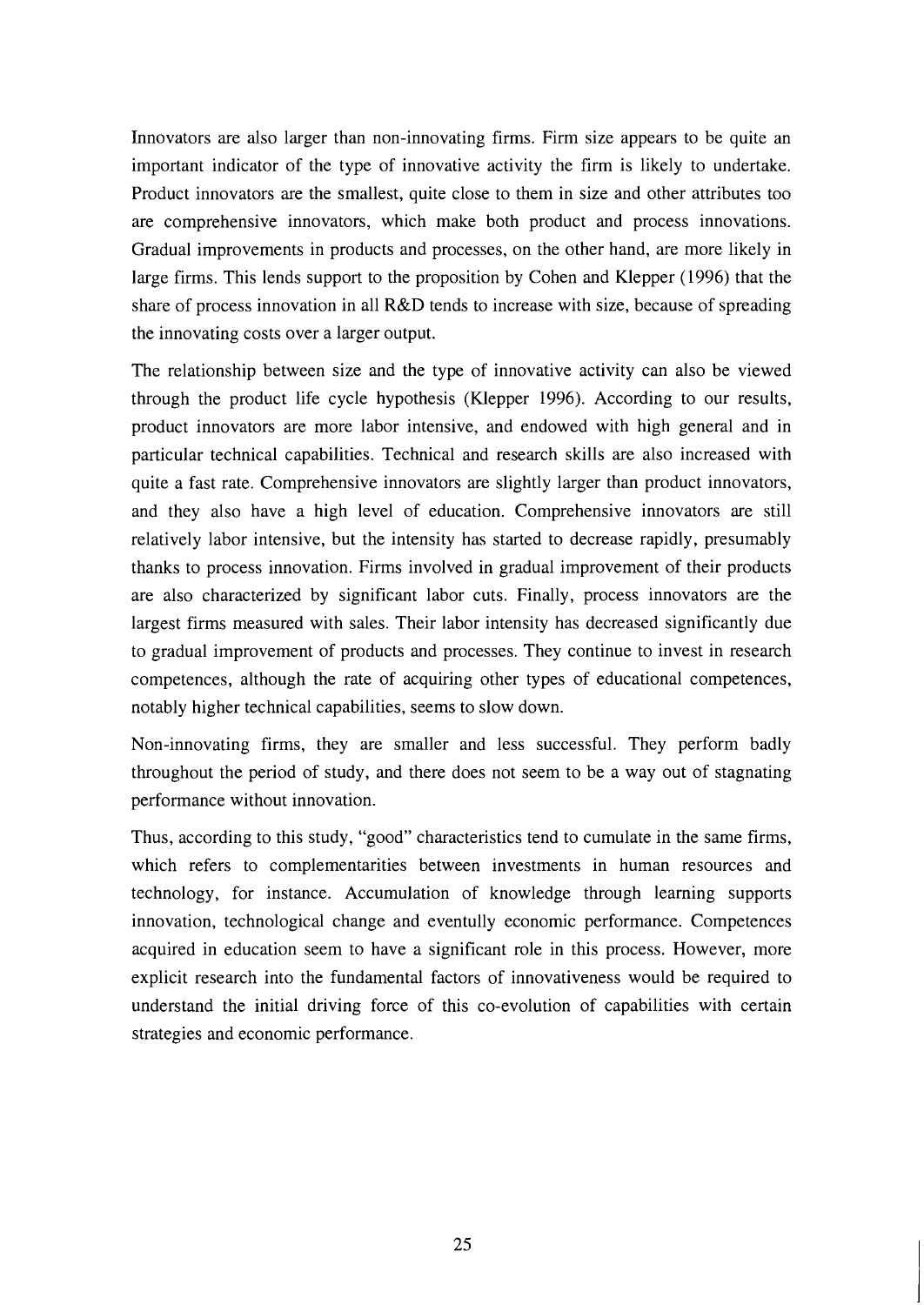## **References**

- AOKI, Masahiko (1986): Horizontal vs. Vertical Information Structure of the Firm, *American Economic Review,* Vol. 76, No. 5, 971-983.
- ARROW, Kenneth (1973): Higher Education as a Filter, *Journal of Public Economics*  Vol. 3, No. 2.
- ------------- (1994): The Production and Distribution of Knowledge, in Silverberg, G. and Soete, L. (eds.), *The Economics of Growth and Technical Change,*  Edward Elgar, England, 9- 19.
- ASPLUND, Rita and Synnove VUORI (1996): *Labour Force Response to Technological Change* - *An Analysis of Finnish Manufacturing in* 1980- 1994. The Research Institute of the Finnish Economy (ETLA) B 118, Helsinki.
- BARRO, Robert J. (1991): Economic Growth in a Cross-section of Countries, *Quarterly Journal of Economics* Vol. 106, No. 2,407-43.
- BARTEL, Ann P. and Frank R. LICHTENBERG (1987): The Comparative Advantage of Educated workers in Implementing New Technology, *Review of Economics and Statistics Vol. 69, No.1 (Feb), 1-11.*
- ------------- and ------------- (1990): The Age of Technology and its Impact on Employee Wages, *Economics of Innovation and New Technology* Vol. 1 (Spec).
- BENHABIB, Jess & Mark M. SPIEGEL (1993): The Role of Human Capital in Economic Development: Evidence from Aggregate Cross-Country Data, *Journal of Monetary Economics* Vol. 34, No. 2, 143-73.
- COHEN, Wesley (1995): Empirical Studies of Innovative Activity, in Stoneman P. (ed.): *Handbook of the Economics of Innovation and Technological Change,* Basil Blackwell, Oxford, U.K.
- DOSI, Giovanni and Luigi MARENGO (1994): Some Elements of an Evolutionary Theory of Organizational Competences, in England, R. W. (ed.): *Evolutionary Concepts in Contemporary Economics,* University of Michigan Press, 157-178.
- GEROSKT, Paul and Steve MACHIN (1993a): Innovation, Profitability, and Growth over the Business Cycle, *Empirica* Vol. 20, 35-50.
- ------------- ------------- , and John VAN REENEN (1993b): The Profitability of Innovating Firms, *RAND Journal of Economics,* Vol. 24, No. 2 (Summer), 198-211.